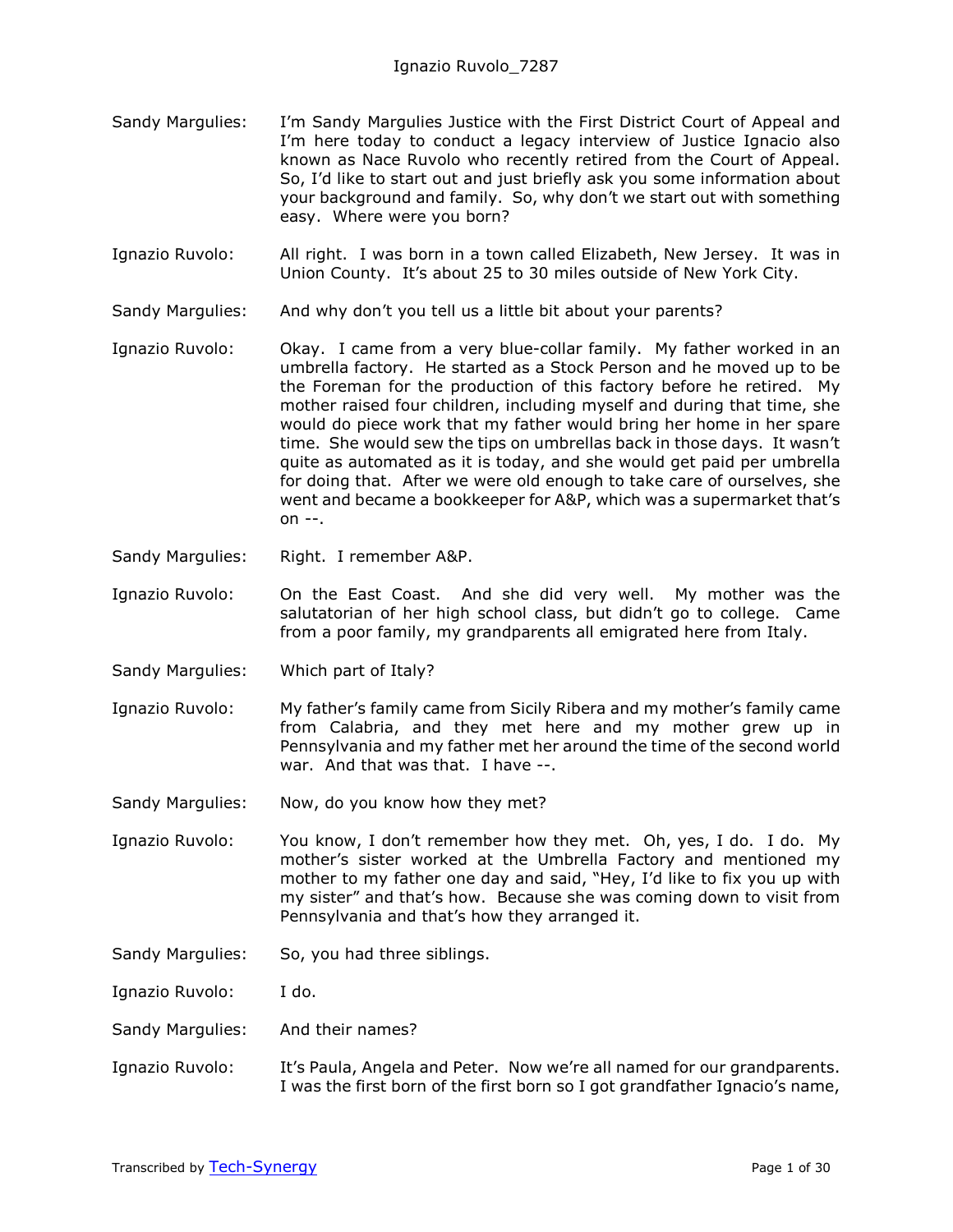but Peter is my mother's father's name and Paula who's the eldest was my father's mother's name and Angela was my mother's mother's name.

- Sandy Margulies: So, where are your siblings located?
- Ignazio Ruvolo: Okay. My sister Paula is now living in Fort Myers, Florida and she now occupies her time in putting on directing plays, community plays. She was an actress and a singer for a number of years after she retired, early retirement but now she's in production only. My sister Angela lives in Toms River, New Jersey which is a Beach Community in the New Jersey Shore and she's retired and living in a little over 55 community. My brother who was a high school teacher his whole career lives up in Pennsylvania, in Eastern Pennsylvania near Scranton, Pennsylvania.
- Sandy Margulies: Now, your sister who lives on the Jersey Shore's, did she work outside the home?
- Ignazio Ruvolo: For a time, she did. She worked in a bank. She was a Bank Teller for a while, and Paula, I don't think did, one in Florida. I don't think she worked. Oh, yes, of course she did. She worked for a while for a probate firm as a paralegal.
- Sandy Margulies: Oh, interesting.
- Ignazio Ruvolo: For a number of years, that's right.
- Sandy Margulies: Now, your brother --
- Ignazio Ruvolo: Yes.
- Sandy Margulies: -- who lives in Pennsylvania -
- Ignazio Ruvolo: Right.
- Sandy Margulies: What subject did he teach?
- Ignazio Ruvolo: English. High School English.
- Sandy Margulies: High School English.
- Ignazio Ruvolo: Yeah.
- Sandy Margulies: And did he ever describe his experiences to you?

00:05:03

Ignazio Ruvolo: A little bit. Not too often. I mean he would you know talk sometimes about the books he was making or asking the children to read, but no, he didn't have a lot of tales out of school so to speak.

- Sandy Margulies: Now, you have some children?
- Ignazio Ruvolo: I do. Only two.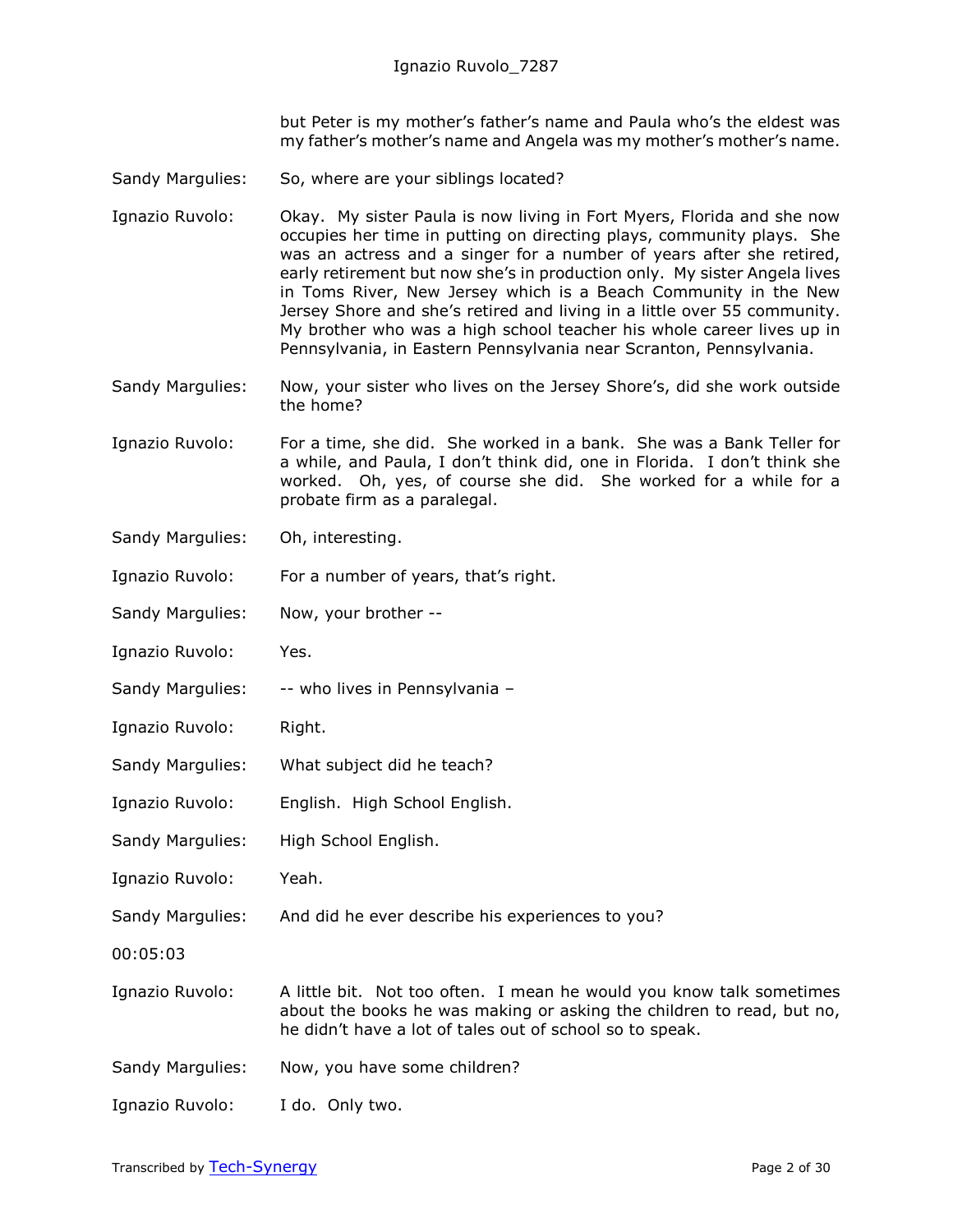| <b>Sandy Margulies:</b> | -- and they are?                                                                                                                                                                                                                      |
|-------------------------|---------------------------------------------------------------------------------------------------------------------------------------------------------------------------------------------------------------------------------------|
| Ignazio Ruvolo:         | Michael and Sarah.                                                                                                                                                                                                                    |
| Sandy Margulies:        | And how old are Michael and Sarah?                                                                                                                                                                                                    |
| Ignazio Ruvolo:         | Michael is 42 and Sarah's 41, and Michael lives in San Diego near right<br>on the Los Gatos border. He's a biologist. Both of my children were<br>biologists -- are biologists.                                                       |
| <b>Sandy Margulies:</b> | Which is really interesting that they're oriented towards the Sciences.                                                                                                                                                               |
| Ignazio Ruvolo:         | Right, exactly.                                                                                                                                                                                                                       |
| Sandy Margulies:        | Were you a science major in college?                                                                                                                                                                                                  |
| Ignazio Ruvolo:         | No, not at all. I say science and math were my worst subjects.                                                                                                                                                                        |
| Sandy Margulies:        | Yes, I understand actually.                                                                                                                                                                                                           |
| Ignazio Ruvolo:         | Right. But my children did well and they were not interested in law or<br>history. I was a history major. None of that, but he's in a biotech firm<br>and Sarah lives up in Concord, California and she's a middle school<br>teacher. |
| Sandy Margulies:        | Now, do you have any grandchildren?                                                                                                                                                                                                   |
| Ignazio Ruvolo:         | I do.                                                                                                                                                                                                                                 |
| Sandy Margulies:        | How old?                                                                                                                                                                                                                              |
| Ignazio Ruvolo:         | Ryan is the eldest, he's 14. He's also engineering science first --.                                                                                                                                                                  |
| Sandy Margulies:        | Oriented.                                                                                                                                                                                                                             |
| Ignazio Ruvolo:         | Right. And then I've got Lauren who is nine and I have Caitlin who is -<br>- Caitlin is the same age as Lauren. So, she's nine also and then her<br>brother Sean is seven maybe.                                                      |
| Sandy Margulies:        | $(00:06:51)$ there.                                                                                                                                                                                                                   |
| Ignazio Ruvolo:         | Yeah, yeah.                                                                                                                                                                                                                           |
| Sandy Margulies:        | (00:06:53) grandchildren.                                                                                                                                                                                                             |
| Ignazio Ruvolo:         | What we have -- you know, we have a few from Barbara to.                                                                                                                                                                              |
| Sandy Margulies:        | Right. Well, I'm going to get to Barbara so that's a good segue. So,<br>you are married to the fabulous Barbara or Barb --                                                                                                            |
| Ignazio Ruvolo:         | Yup, I am.                                                                                                                                                                                                                            |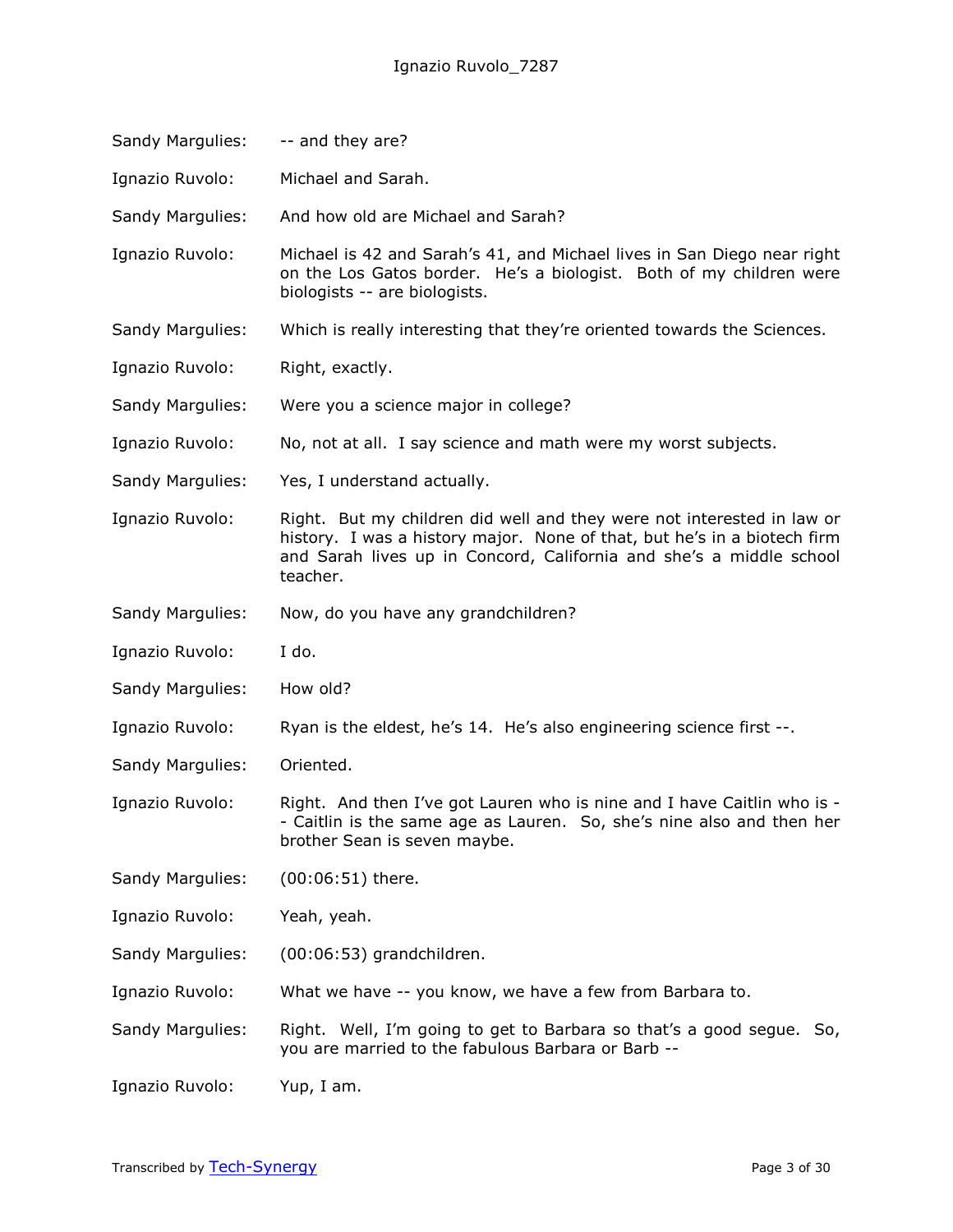Sandy Margulies: -- who I like a lot as you know --

Ignazio Ruvolo: I do.

Sandy Margulies: -- and I believe you two met at Rossmoor.

Ignazio Ruvolo: We did. Barbara was the president of a club there called the Published Writers of Rossmoor and I was a member because I was in the process of publishing a novel, piece of fiction that I wrote which lawyers have been set up in writing fiction 25 years around the bench. But anyway, we met there at the club meetings. Started dating.

Sandy Margulies: So, how long did you go out for before you got married?

Ignazio Ruvolo: We were together for a year -- almost a year and a half before our wedding.

- Sandy Margulies: And if I'm not mistaken, Barb has gotten you into singing?
- Ignazio Ruvolo: Yes. We had rehearsed a lot. Yesterday afternoon as a matter of fact. This community that where we live is 55 and older. They're more than 200 clubs and then Published Writers is one of them and another club that I joined is called the Ashmolean Singers and we put on three concerts a year. Actually, there are two performances of each concert. So, there are six performances each year and our (00:08:26) concerts are coming up later this month. The Golden Age of Television. It's all theme songs and Ads.
- Sandy Margulies: From TV shows? Oh, that'll be fun.
- Ignazio Ruvolo: Yeah.

Sandy Margulies: Can you give me some idea of some of the TV shows.

Ignazio Ruvolo: Well, Gilligan's Island, Bonanza, American Bandstand. I'm going to do a solo on the Petticoat Junction theme.

Sandy Margulies: Well, I'm dating myself but I'm quite familiar with all of those shows that you just mentioned, and I think you've take your golfing, is that right?

- Ignazio Ruvolo: I do some golfing, I do. I'm not terribly good at it, but I don't -- that's because I don't have a steady program. I'm episodic golfer.
- Sandy Margulies: And where do you normally golf?
- Ignazio Ruvolo: Right there Rossmoor where I live?
- Sandy Margulies: Well, they have a golf course.
- Ignazio Ruvolo: They have two. They have an 18 hole and a 9 hole.

Sandy Margulies: Well, that's nice.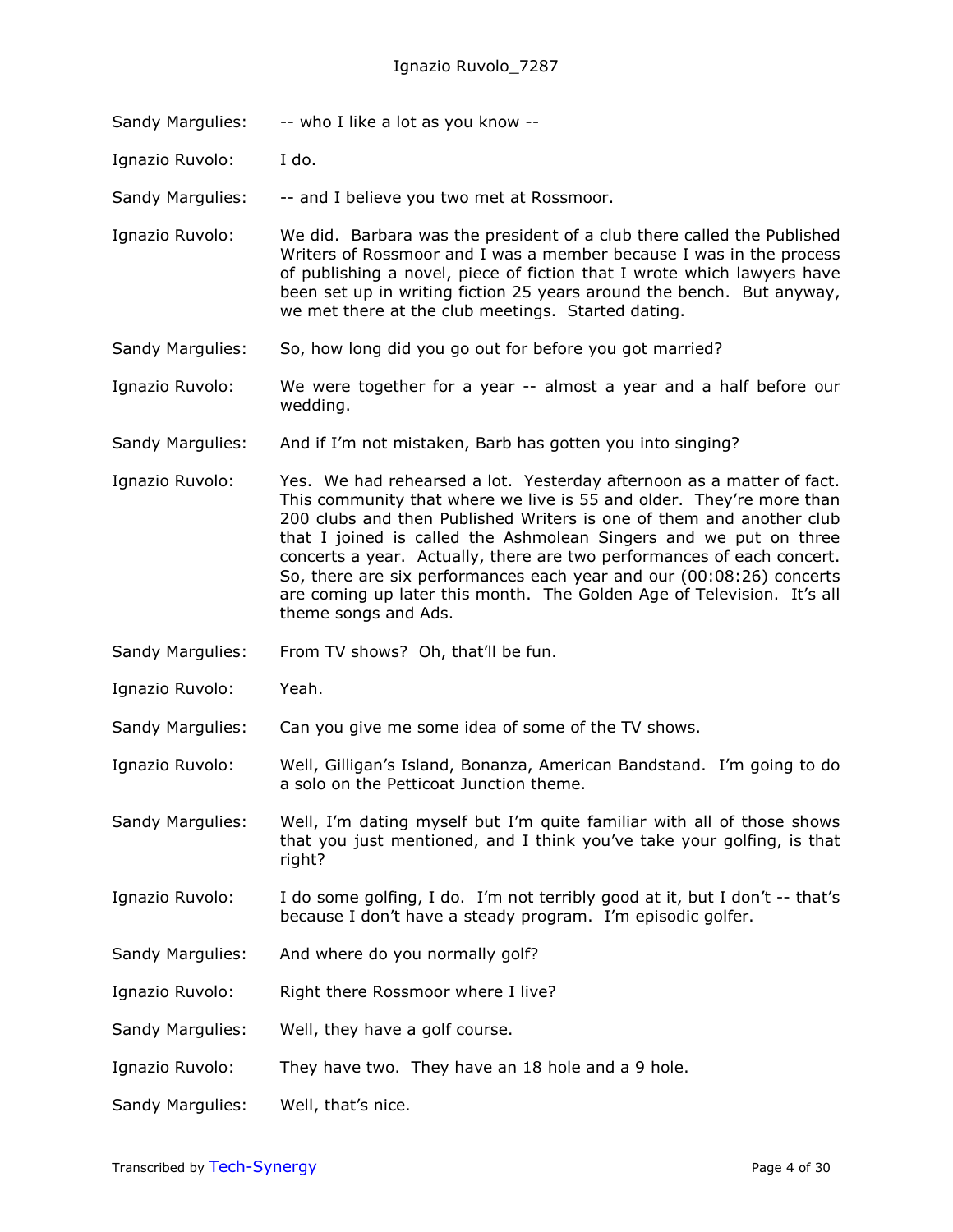| Ignazio Ruvolo:  | Yeah.                                                                                                                                                                                                                                                                                                                                     |
|------------------|-------------------------------------------------------------------------------------------------------------------------------------------------------------------------------------------------------------------------------------------------------------------------------------------------------------------------------------------|
| Sandy Margulies: | Do you have a handicap?                                                                                                                                                                                                                                                                                                                   |
| Ignazio Ruvolo:  | Yeah, but not going to put it on camera. It's to hide it.                                                                                                                                                                                                                                                                                 |
| Sandy Margulies: | So, I want to go a little bit back track talk about your educational<br>background.                                                                                                                                                                                                                                                       |
| Ignazio Ruvolo:  | Okay.                                                                                                                                                                                                                                                                                                                                     |
| Sandy Margulies: | So, I assume you went to high school in New Jersey?                                                                                                                                                                                                                                                                                       |
| Ignazio Ruvolo:  | I did. I went to Rahway High School. That's the town. I was born in<br>Elizabeth and then when I was five years old. We moved to a house in<br>Rahway, which was about six or seven miles from Elizabeth. Still in<br>Union County.                                                                                                       |
| Sandy Margulies: | Now, how big was the high school?                                                                                                                                                                                                                                                                                                         |
| Ignazio Ruvolo:  | We had about I think it's probably 700 students.                                                                                                                                                                                                                                                                                          |
| Sandy Margulies: | Oh, so not that big.                                                                                                                                                                                                                                                                                                                      |
| Ignazio Ruvolo:  | Yeah, no, I wasn't that. It wasn't huge but yeah that's 700.                                                                                                                                                                                                                                                                              |
| 00:10:06         |                                                                                                                                                                                                                                                                                                                                           |
| Sandy Margulies: | And, did you focus on any activities in High School?                                                                                                                                                                                                                                                                                      |
| Ignazio Ruvolo:  | I did. I was - I was on the football team for a couple of years and then<br>I didn't want to do that anymore. So, then I moved over to track and<br>field. And $I - I$ worked in the $- I$ did that sport. And then, I was the<br>student council president in my senior year. And I join the club called<br>the Key Club. I don't know - |
| Sandy Margulies: | Oh yeah. I'm familiar with Key Club.                                                                                                                                                                                                                                                                                                      |
| Ignazio Ruvolo:  | You know. You've heard of that?                                                                                                                                                                                                                                                                                                           |
| Sandy Margulies: | Oh, yeah.                                                                                                                                                                                                                                                                                                                                 |
| Ignazio Ruvolo:  | Yeah. I was a Key Club member.                                                                                                                                                                                                                                                                                                            |
| Sandy Margulies: | Yeah. That's lot of volunteer work if I remember it correctly.                                                                                                                                                                                                                                                                            |
| Ignazio Ruvolo:  | Yeah, exactly.                                                                                                                                                                                                                                                                                                                            |
| Sandy Margulies: | And what were your events in track and field?                                                                                                                                                                                                                                                                                             |
| Ignazio Ruvolo:  | I was a shot putter.                                                                                                                                                                                                                                                                                                                      |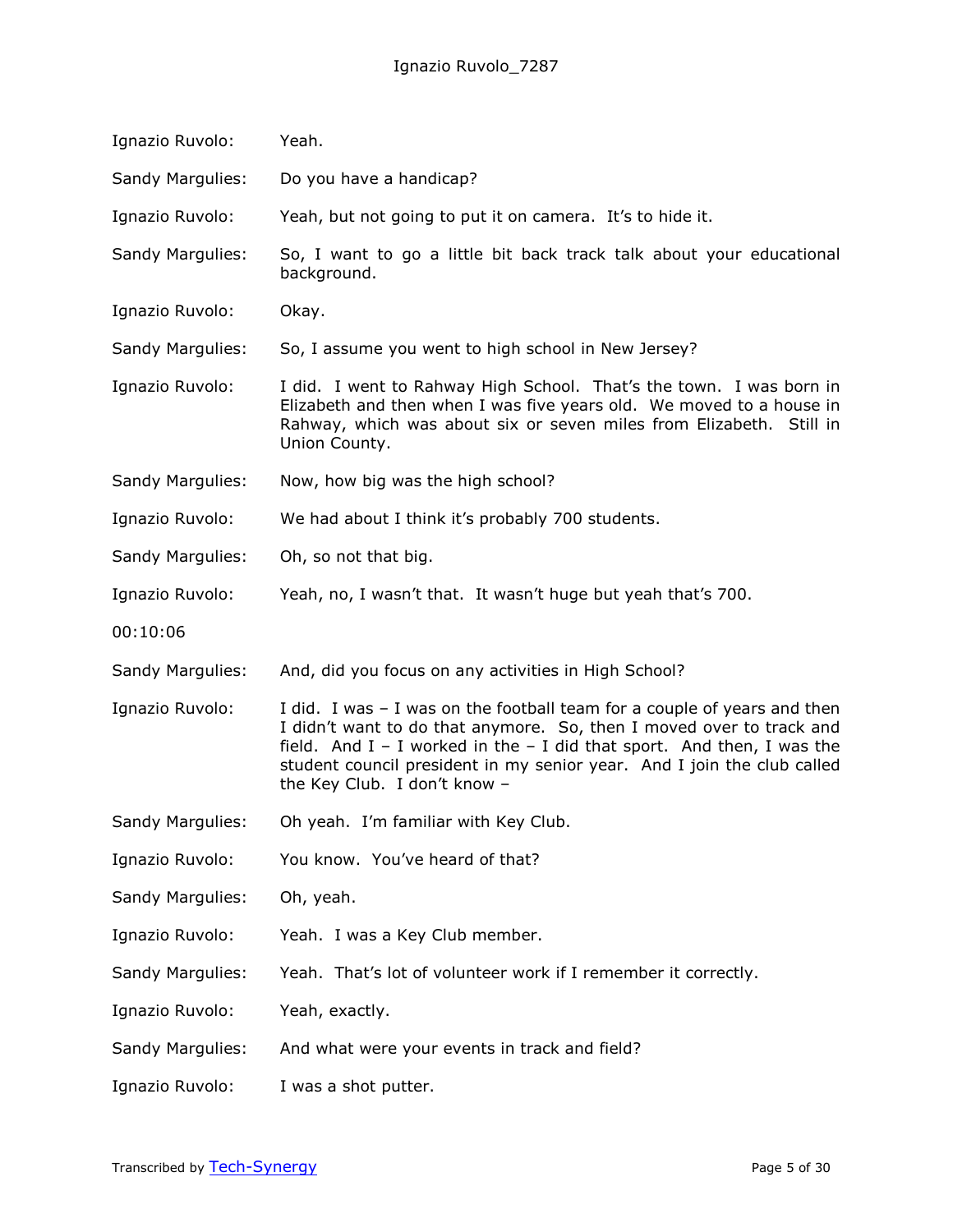Sandy Margulies: You were shot putter? Ignazio Ruvolo: Yeah. I was, I was bigger then. Big for my age, let's put it that way. Sandy Margulies: And after High School you went to Wreckers Ignazio Ruvolo: I did. Sandy Margulies: Did you select Wreckers, because it was in New Jersey or --Ignazio Ruvolo: Yeah. Partially that it was, again my family didn't have a lot of money. And Wreckers had in-state tuition. So, it was a good place to go if you didn't have a lot of money. It was nearby, it was only about 30 miles, 35 miles from Rahway, so I could come back and see my family whenever I wanted too. But it was far enough away. So, that I live on campus. Sandy Margulies: So, you did live on campus? Ignazio Ruvolo: I did. Sandy Margulies: In the dorms. Ignazio Ruvolo: I did. Yeah. Sandy Margulies: What was your major? Ignazio Ruvolo: History. Sandy Margulies: Any particular area of history? Ignazio Ruvolo: I like – I had about four classes dealing with English history. I like, you know, our law evolved from English as you know. From the English model. And that was – there were a lot of cultural things that we got from the UK. So, I kind of-- For me it was like pre-American history, history. So, I just enjoyed it. Sandy Margulies: Now, did you go immediately from undergrad to Law School? Ignazio Ruvolo: I did. Yes, I was – I left New Jersey two weeks after my graduation in – from Wreckers. It was a time back in the late 60s. The Mamas & the Papas and the Beach Boys were kind of, you know in control of youth culture. And I heard this siren called to come to California. Sandy Margulies; Well, that was my next question. Why California? Ignazio Ruvolo: All the – why not? It' s the golden state beaches. Warm weather, palm trees, and that was one of the reasons I went to law school in Southern California. Because I didn't know that much about the – about north, Northern California. And I was in the fraternity and a couple of my fraternity brothers were out here in Summer 68'. And that changed them. And they came back and I said "you know what? I don't want to undergo a changed like that", you know right now I want to move on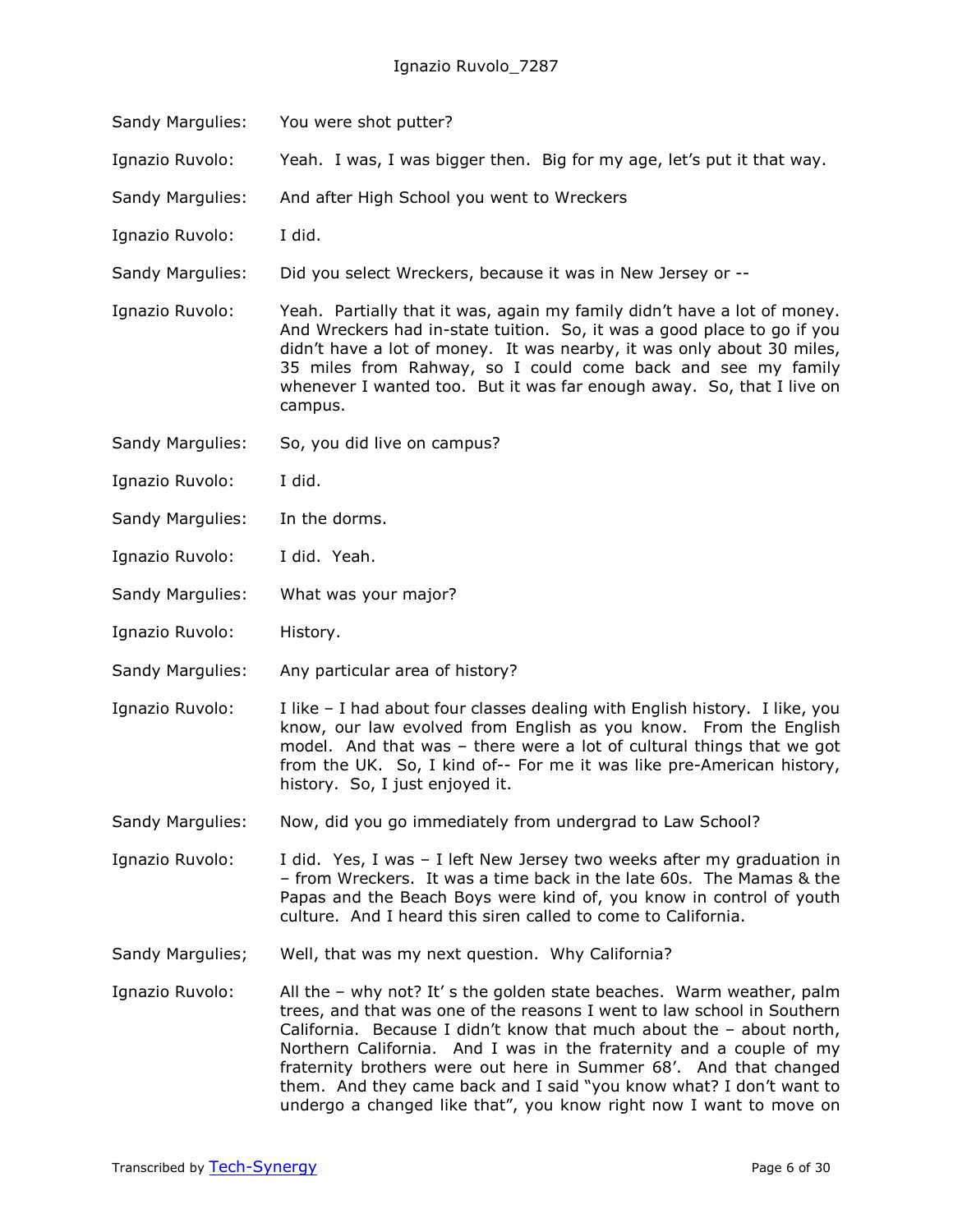with my education and so on. So, I decided that I would –would focus on schools in Southern California. And I do want to go to LA either because I do it's just going to be -- a mass place. That's why I chose geographically that my first decision was I wanted to go to San Diego and then I look at the schools and there were no a lot of choices. So, back at that time. So, I went – there was not even a school in Irvine back then.

Sandy Margulies: I'm just going to back track just a little bit.

Ignazio Ruvolo: Sure.

Sandy Margulies: I heard you say you were in a fraternity; which fraternity were you in?

Ignazio Ruvolo: Alpha Chi Rho.

Sandy Margulies: Alpha Chi Rho?

Ignazio Ruvolo: Alpha Chi Rho it was -- it's a small – it was a small national fraternity. They only had about maybe 30 chapters. And they only had one out here. And they had a chapter at Cal. I had nobody out here. So, what I did was, I came I drove out I arranged to stay there for the summer.

Sandy Margulies: At Cal?

Ignazio Ruvolo: Yeah. At the fraternity chapter at Cal. So, I came out here and I arrived here like a week or two after the people's park demonstrations.

Sandy Margulies: Oh, timing is everything.

Ignazio Ruvolo: It's a pretty crazy time to be in Berkley. But I stayed there and I worked at Del Monte Cannery was then in Oakland.

Sandy Margulies: Yes.

Ignazio Ruvolo: I was on the night shift. And I would come back to the – to the fraternity house to go to bed. And I get in the bed and I could hear the Camp O'Neal. I still remember to this day hearing "hey Jude" in the Camp O'Neal at 07:00 a.m. as I was crawling into bed. But I enjoyed – I enjoyed a lot.

00:15:02

When I went then to at the end of the summer, down to San Diego to start –

Sandy Margulies: So, you went to the University San Diego Law School?

Ignazio Ruvolo: Correct.

Sandy Margulies: Okay. When you went down at the end of the summer?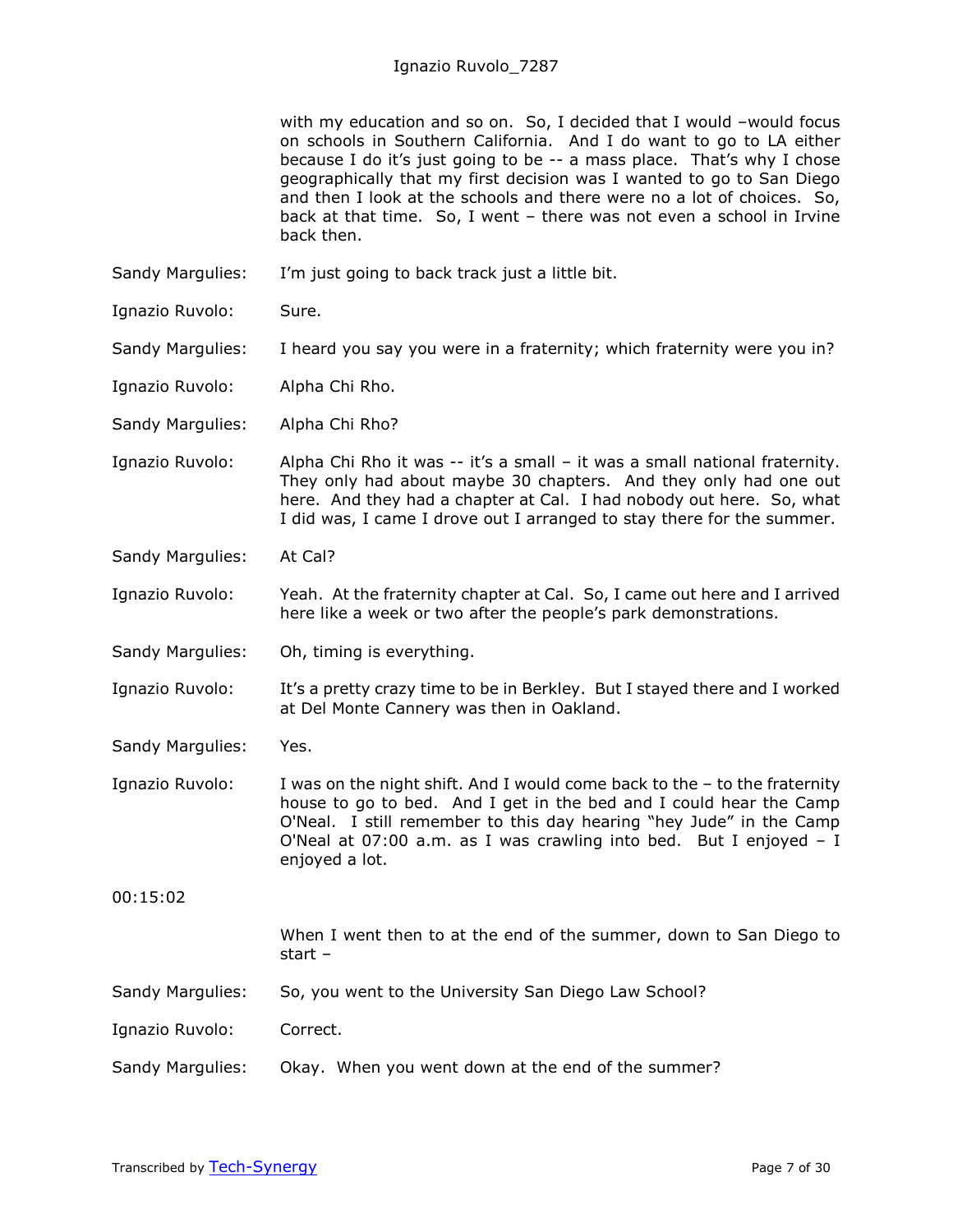- Ignazio Ruvolo: I went down at the end of the summer and it was I loved it. It was everything that I had envisioned except that I realized that I liked to better up here, because  $-1$  don't know  $-1$  made the wrong geographic decision. How wrong can San Diego be back in the late 60s or early 70s.
- Sandy Margulies: Beautiful place.
- Ignazio Ruvolo: It was wonderful I mean the beaches were great and there was my tennis game improved immensely from the time I was there. And that's where I started playing golf too. A lot of beach time. But I liked the culture up here.
- Sandy Margulies: It's different.
- Ignazio Ruvolo: It was more refined.
- Sandy Margulies: It's a different vibe.
- Ignazio Ruvolo: Pardon.
- Sandy Margulies: Different vibe.

Ignazio Ruvolo: Definitely deferent vibe. More theater, more – the music scene concerts. Non-Rock in Roll stuff was – was here. It was just – the food was better; the restaurants were better. The buildings were older. San Diego at that time was very much in transition. It was – there are lot of retired people and Navy back then, Military, Marines as well. But and schools. But not a lot of industry, not a lot of businesses and it was in the time was there businesses started – moving into San Diego area and there was a building boom that began and has continued even up to today. I go down there. I was there on the San Diego few months ago and it's almost unrecognizable from when I was there in the early 70s.

Sandy Margulies; Do you remember that the Coronado Island, the only thing there was the Coronado Hotel.

Ignazio Ruvolo: I know.

- Sandy Margulies: And know it's all different.
- Ignazio Ruvolo: I know. Well, I haven't been on Coronado Island. I worked one summer as a Beach Attendant for the Coronado Beach, and we would go to the hotel once in a while, in the Chart House which was there.
- Sandy Margulies: Oh, yes, I love the Chart House. So, how would you describe your experience at Law School?
- Ignazio Ruvolo: It I changed a lot. I was kind of a cut up in College. An extrovert and I wasn't totally into the social thing when I wasn't doing my work. But when got to law school, I really got into the law. I loved the logic of it. That's why I went – I thought I would really enjoy the thought process of law. And I did. And, I buckled down and studied my first year quite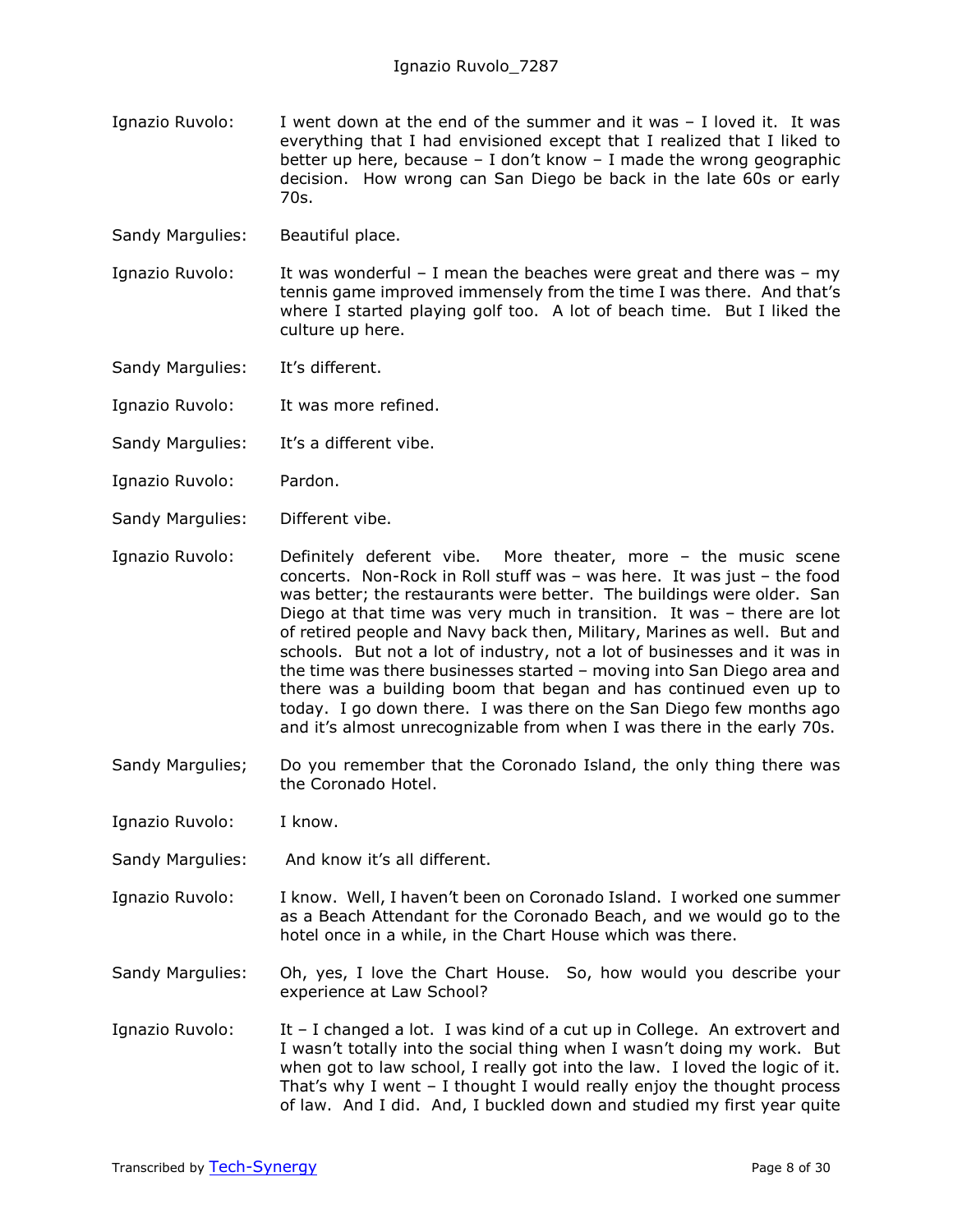a bit and did very well. In part I was just attracted to  $-$  to the thought process and learning the principles of law and solving legal problems.

- Sandy Margulies: Well, you were on law review, right?
- Ignazio Ruvolo: I was. Yeah. I was on law review my second year. Excuse me. And then I was the editor in chief, my third year for law review.
- Sandy Margulies: And I didn't ask you a real basic question. What lead you to go to law school?
- Ignazio Ruvolo: Well, I alluded to the thought process that  $I I$  knew what existed in the law. Of course logic applies to a lot of different discipline, but I was no good in Science. So—
- Sandy Margulies: As I said I understand that.
- Ignazio Ruvolo: So, right. So, logic and Science was, you know, no-go for me. So, I thought law would be a good  $-$  a good substitute. And it's also  $-$  it's also state in history.
- Sandy Margulies: True.
- Ignazio Ruvolo: So, that was consistent with my background as well.
- Sandy Margulies: Now, you have an advanced law degree from the University of Virginia.
- Ignazio Ruvolo: I do. I went there, after I was on this court. When I was in division two. Back in those days, the UVA law school had a program, every few years that they would where they would have justices from around the country. Come there and take – and take courses for two summers. The entire summer. And then take your exams of the past fail. And So –
- Sandy Margulies: Thank goodness.
- Ignazio Ruvolo: And write a and write a thesis. And, and there were people from everywhere. We had – actually my class we had I can tell you what we had. We had Janice Brown was there from the supreme court.
- Sandy Margulies: Of California.
- Ignazio Ruvolo: From California. These are all justices and Ileana More and Aronson, Rich Aronson and Patti Kitching was in my class and Connie Callahan.
- 00:20:00
- Sandy Margulies: Well, that was pretty sizeable group from California.
- Ignazio Ruvolo: Yeah, we had five or six. Six people I think including myself, but the class size was about 35. But we had the biggest group, state wide there and it was great. We had great teachers, Pam Karlan came out from Stanford and taught a common law class. We had great teachers.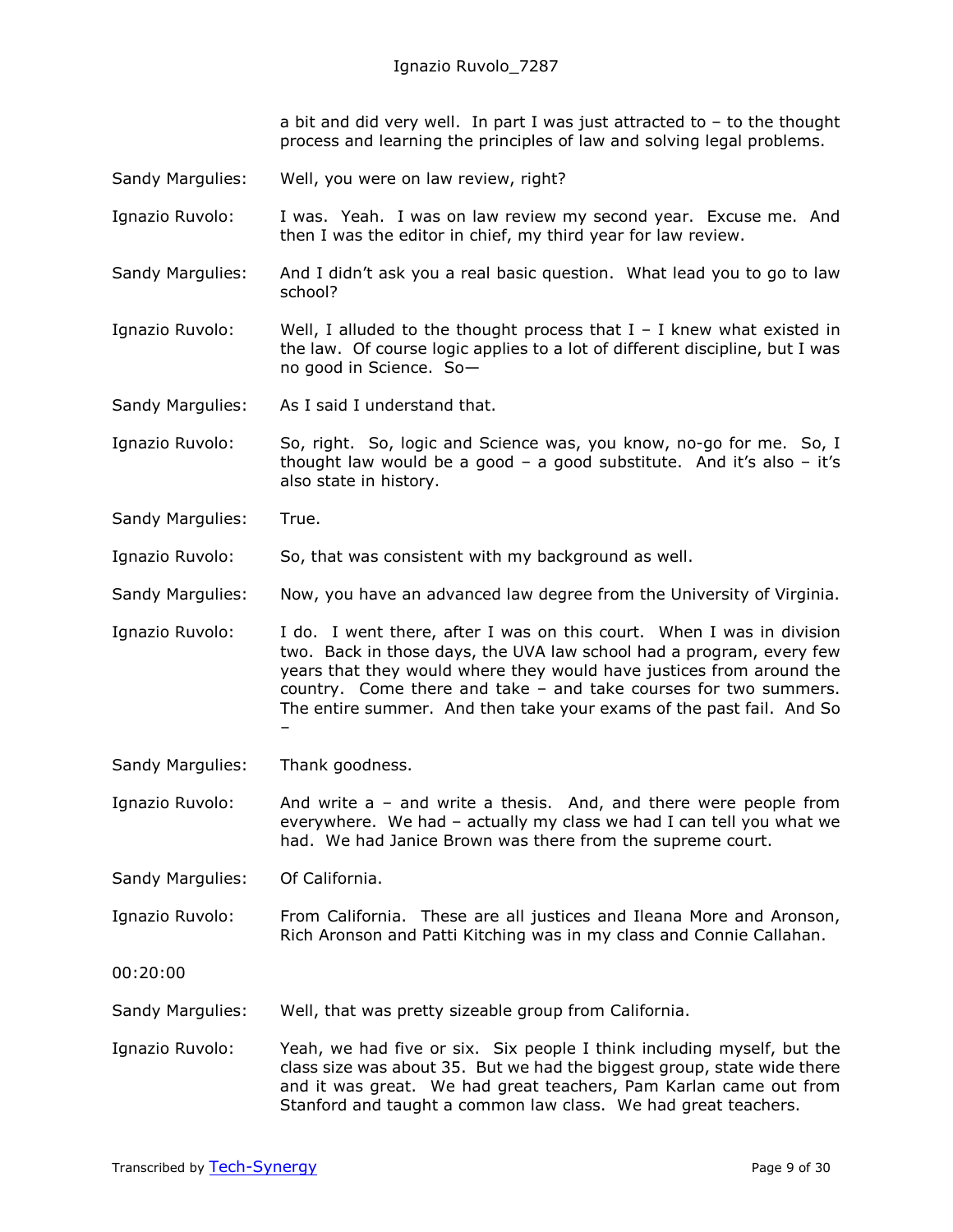- Sandy Margulies: What was your thesis about?
- Ignazio Ruvolo: My thesis? Funny you should ask that?
- Sandy Margulies: You brought it. There it is on camera.
- Ignazio Ruvolo: Yeah, it's not for sale.
- Sandy Margulies: In the San Diego --

Ignazio Ruvolo: In San Diego -- after I wrote my thesis, I decided that I would submit it to my alma matter for publication and they took -- the thesis is appellate mediation settling the last frontier of ADR. Back on those days, I was the head of our mediation program here at the first district and so I had a lot of data back when we started the program. It was Bob Dousy and Barbara Jones and I were on the original committee and we went around and studied programs in Oregon and the ninth circuit and few other Hawaii had a – we didn't go to Hawaii to see how the ran their programs and then we came up with the model that would work for us. And so, this article talks about those years, the formative years and what other programs we looked at, what elements of the programs we adapted for ourselves and then it also talks about the first three or four years of production that we had in mediation and our results and what kind of cases did well. Excuse me a second. So, I published that one back. That was my thesis.

- Sandy Margulies: So, while you were in law school?
- Ignazio Ruvolo: Yes.
- Sandy Margulies: Did you have any thoughts about eventually joining the judiciary? Was that in your radar?
- Ignazio Ruvolo: No, no. The only thing I knew in law school was that I wanted to do litigation. And I wanted to do civil litigation. That as far as I got with my thought process.
- Sandy Margulies: So, what brought you to the conclusion that you wanted to do civil litigation?
- Ignazio Ruvolo: I just enjoyed the civil problems. I thought that although some criminal problems can be complex and weighty that as a whole I thought that the civil jurisprudence was a little bit more complicated and took more thought way through it and I like that, I loved writing already, I mean, I published a couple articles in the law review. So, I just decided civil was the way to go and that's how I transitioned on my first job.
- Sandy Margulies: So, you took the bar exam in California?
- Ignazio Ruvolo: I took the bar exam -- what happened was after my first year, and I did very well in law school and I wanted to transfer up here to Bolt. And I asked the dean about it and the dean said that we usually have some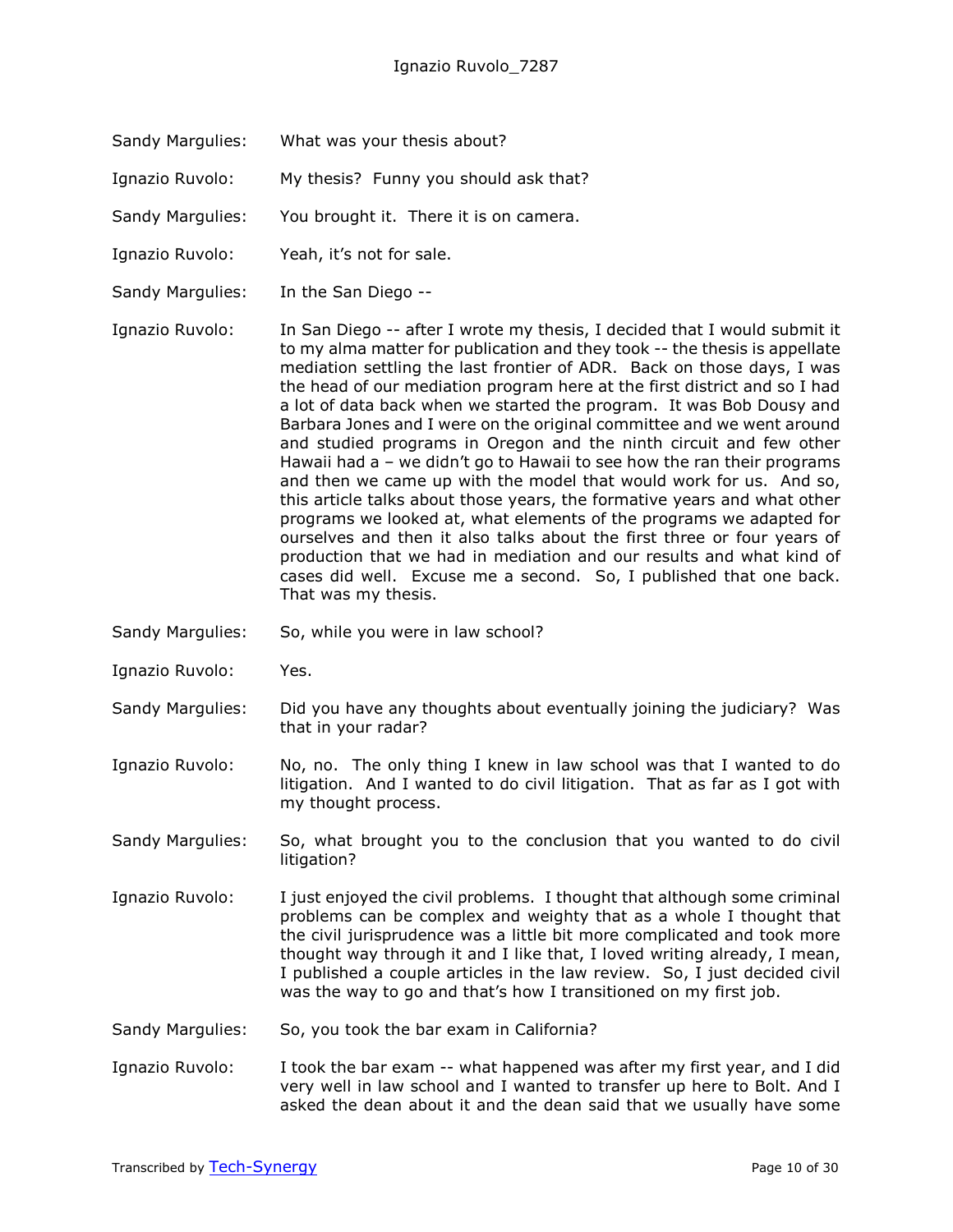students transfer almost every class, but that year which was -- that would have been 1970, they were holding places for students that have been drafted out of law school. So, they had us hold in the 80s, I mean, in the 60s. So, they had to hold those places available for the people who are being discharged back out so that they can re-enter law school. So, that year, Bolt didn't take any transfers from outside of the group. So, I didn't get to transfer which was okay, I mean, I loved San Diego.

Sandy Margulies: So, you took the bar?

Ignazio Ruvolo: I took the bar before I left. The editor in chief before me is Pete Bowie. It was Pete Bowie. Pete just retired. He's a chief bankruptcy judge down in San Diego, but Pete was at justice, in main justice in Washington.

00:25:07

And he was in the civil division in the tort section. And he said, "Naz, you'll love it. Come out here, you're going to get more responsibility than any new graduate can get on this job. You're going to be trying cases, we have a really smart bunch of people here working and you'll love it." So, I applied for the honor's program which meant that I could enter the justice department, the federal government at the higher GS level than if I just had my law degree. And I applied, and gosh, I made \$11,000 that first year. I mean, it was spectacular.

Sandy Margulies: It's interesting because when I first started out in the Alameda County DA's office, I started at \$16,000 and I thought that was terrific.

Ignazio Ruvolo: Right.

Sandy Margulies: And it's all changed now.

Ignazio Ruvolo: Yeah. It was reasonably competitive for a couple of years back in those days. So, they were able to get some good people. But I went back --

Sandy Margulies: So, you went to justice?

Ignazio Ruvolo: I went to justice, main justice --

Sandy Margulies: Justice department.

Ignazio Ruvolo: Yeah. I got back there and went in our little library area and everybody sitting around watching T.V. I said, "what are you doing watching T.V.?" "It was the Watergate hearings." Something it's hard to avoid.

Sandy Margulies: So, it was really exciting time to be back.

Ignazio Ruvolo: It was a very exciting time to be back there and then after my first year that I worked there -- I was there for four and a half years. I think it was after my first year. It could have been my second year. My boss called me in, and he says, "James St. Clair is looking for some really high achieving young lawyers to come on over to the president's legal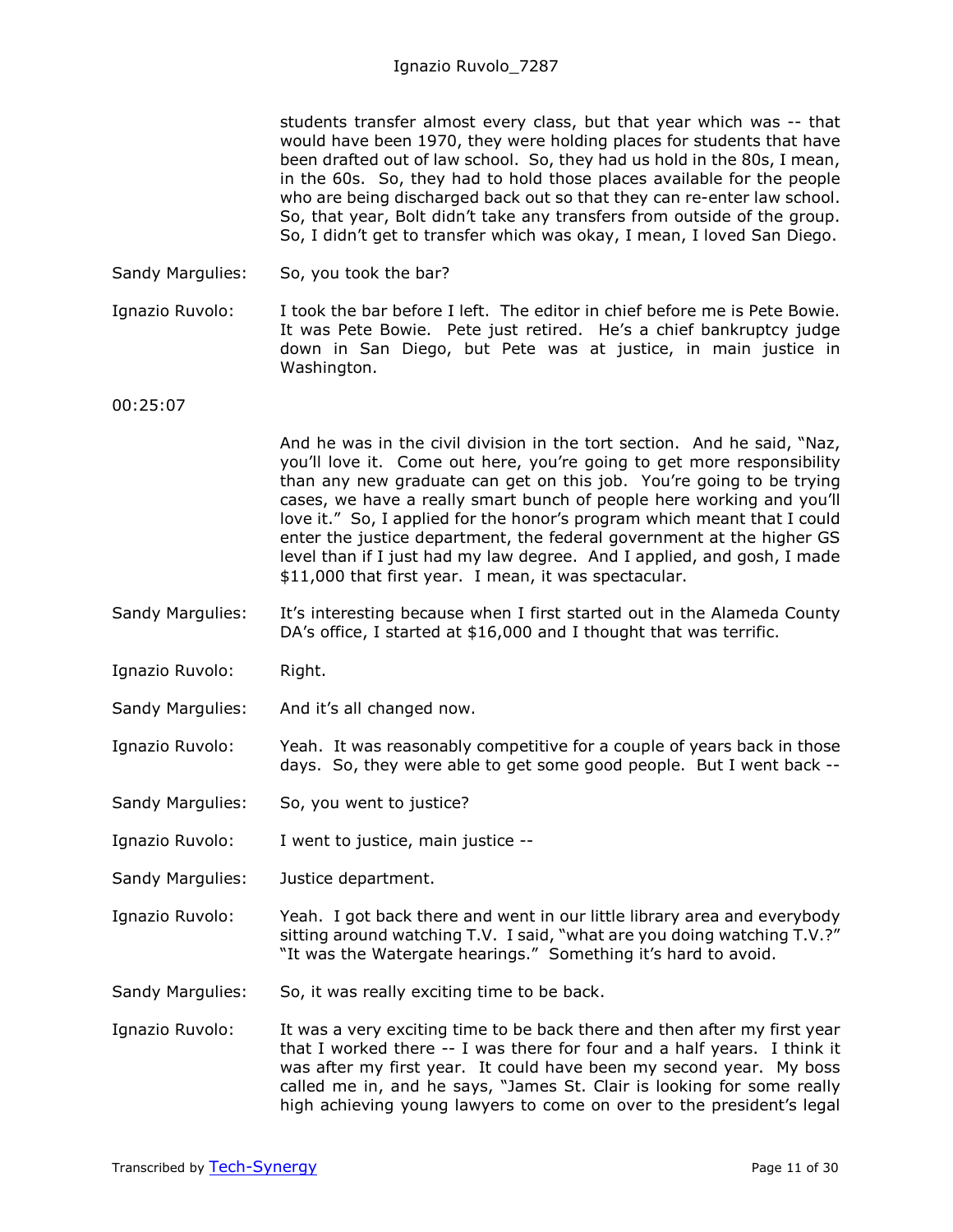staff to help with this Watergate business. Would you like to go for an interview?" And I said, "no way. I know what's going to happen." They're going to lock up the young lawyers in the law libraries and we're going to be researching executive privilege and all these other constitutional questions that St. Clair had to deal with as the president's lawyer as supposed to going around the country and trying cases everywhere. So, that was not a good career move for me.

- Sandy Margulies: That was a smart move.
- Ignazio Ruvolo: I know.

Sandy Margulies: Very smart. So, what kinds of cases did you handle?

- Ignazio Ruvolo: They were all tort cases. They were all cases where the government was sued for negligence. Like California, we had the Federal Tort Claims Act which governs what kinds of cases and liability the government had and what defenses they had. As a matter of fact, the California Tort Liability Act is modelled after the federal system. So, that's what I did and I had all kinds of cases. I had everything from slip and fall in front of a little tiny post office in Albany, Georgia that I tried up to mine disasters in Kentucky and the Sunshine silver mine disaster, I was the lead counsel for that. At the time, it was the largest non-coal mine disaster in American history. It was in Idaho. Kellogg, Idaho is the mine.
- Sandy Margulies: So, you were travelling to different places and staying there for periods of times?
- Ignazio Ruvolo: Correct. For depositions and witness meetings and document productions and so on.
- Sandy Margulies: So, when you were doing litigation in the U.S. Justice Department, was the extent of the discovery as involved as it is now as extensive?
- Ignazio Ruvolo: We had to produce a lot of documents and witnesses. I want to say that the hostility, the combativeness of civil litigation when I came to private, it wasn't like that. The lawyers got along much better particularly on the big cases that I handled because we were together a lot. So, we had a lot of mutual respect for each other and even in the small cases, we just got done what we needed to get done.
- Sandy Margulies: In justice.
- Ignazio Ruvolo: Correct. For example, I tried the case in Oklahoma City where the El Reno Reformatory, they had a riot and the corrections people put everybody on lockdown for a couple of days and they thought that everybody was calmly went out and they talk to the various groups and they thought everything was calm and so they went back to general population, you can only keep people segregated for so long because of the problems that creates.

00:30:19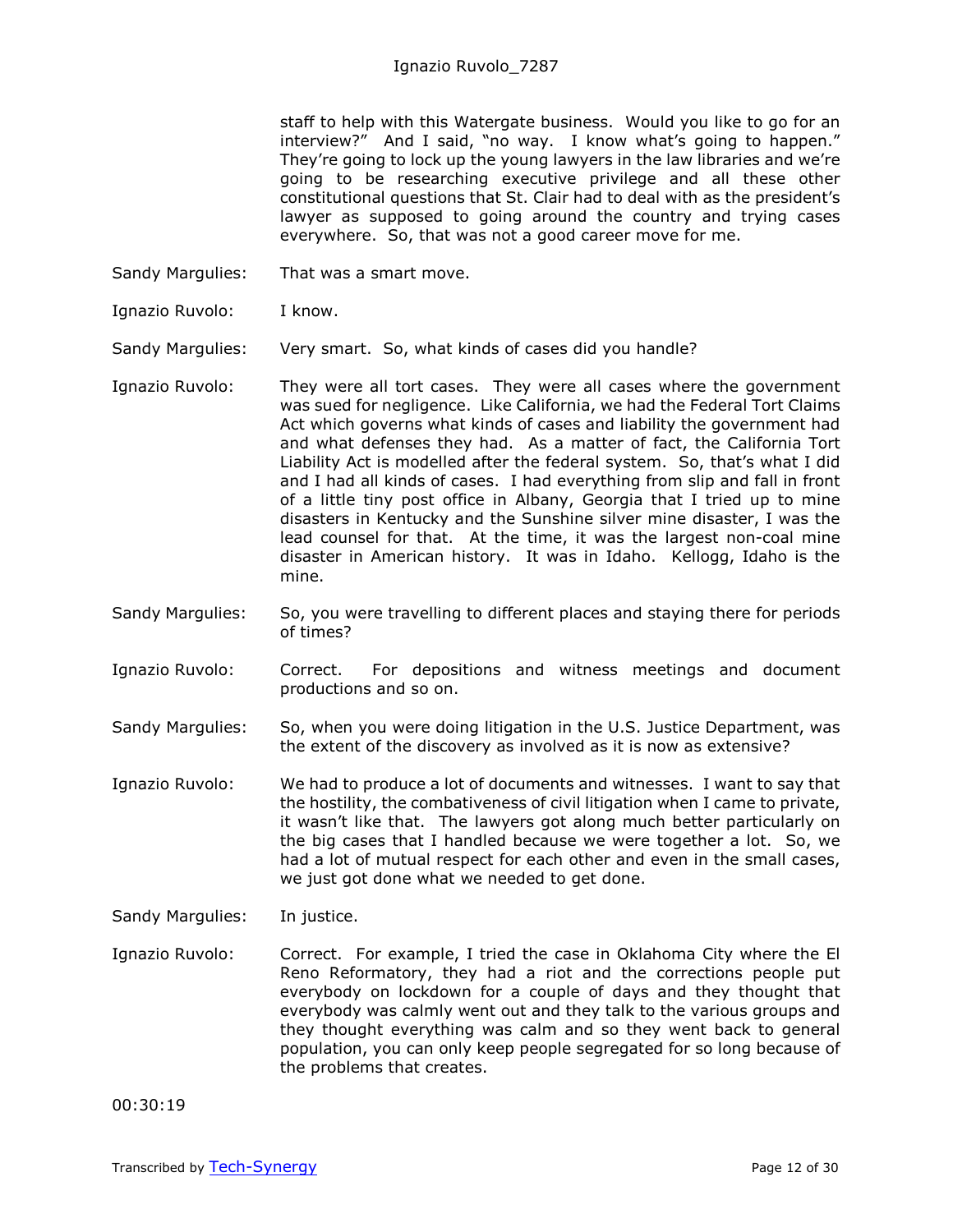So, they said, "okay, we're going to have get back to general population" and couple of hours after they started that, the victim was walking to the laundry room with his laundry and another prisoner came up to him and stabbed him. So, his wife sued for wrongful death and I tried that case in Oklahoma City. That's the kind of cases we had.

- Sandra Margulies: So, at some point, you decided to leave the justice department in DC and enter private practice?
- Ignazio Ruvolo: Correct, back to the Bay Area.
- Sandra Margulies: Back to the Bay Area. You got yourself back to the Bay Area.
- Ignazio Ruvolo: I did, that was in 77, I left justice, even then the San Diego area industry and commerce was still developing and so the law practice was much more provincial. Civil law practice down there was much more provincial than it was up here. So, to me it -- not only was it going to get good bigger cases, more mature business and industry up here but also, I got back to the Bay Area that I loved.
- Sandra Margulies: So, you joined the firm of?
- Ignazio Ruvolo: Bronson, Bronson & McKinnon, which was then one of the biggest firms in San Francisco, civil firms. They were looking for someone to come in with my experience because they had a couple senior partners who needed somebody basically, they were the generals and I was the lieutenant and I would go out and do the discovery and the prep work and work up.
- Sandra Margulies: Now, I should ask you. What drew you away from the justice department to private practice?

Ignazio Ruvolo: Okay. I wanted to come back to the West. I didn't want to -- I mean, first of all, I was married and I was on the road 90 days a year.

Sandra Margulies: That's why.

- Ignazio Ruvolo: Yeah. So, I couldn't stay at the tort section forever. So, there was time again I was told that between three and five years was the right amount of time to develop the experience that had the most market ability if you're going to go back into the private sector. So, I did that and so I decided I was going to come back here. I was already a member of the bar and wanted to join a civil firm. Keep doing similar work, not necessarily the same because you wouldn't be representing the government very much and so I came out here and I interviewed and took the job at once.
- Sandra Margulies: So, that segues into my next question. What areas of law did you specialize in when you were in private practice?
- Ignazio Ruvolo: All right. I was in private practice at Bronson for 17 years from the time I came back in 77 until 94 January when I was put on the superior court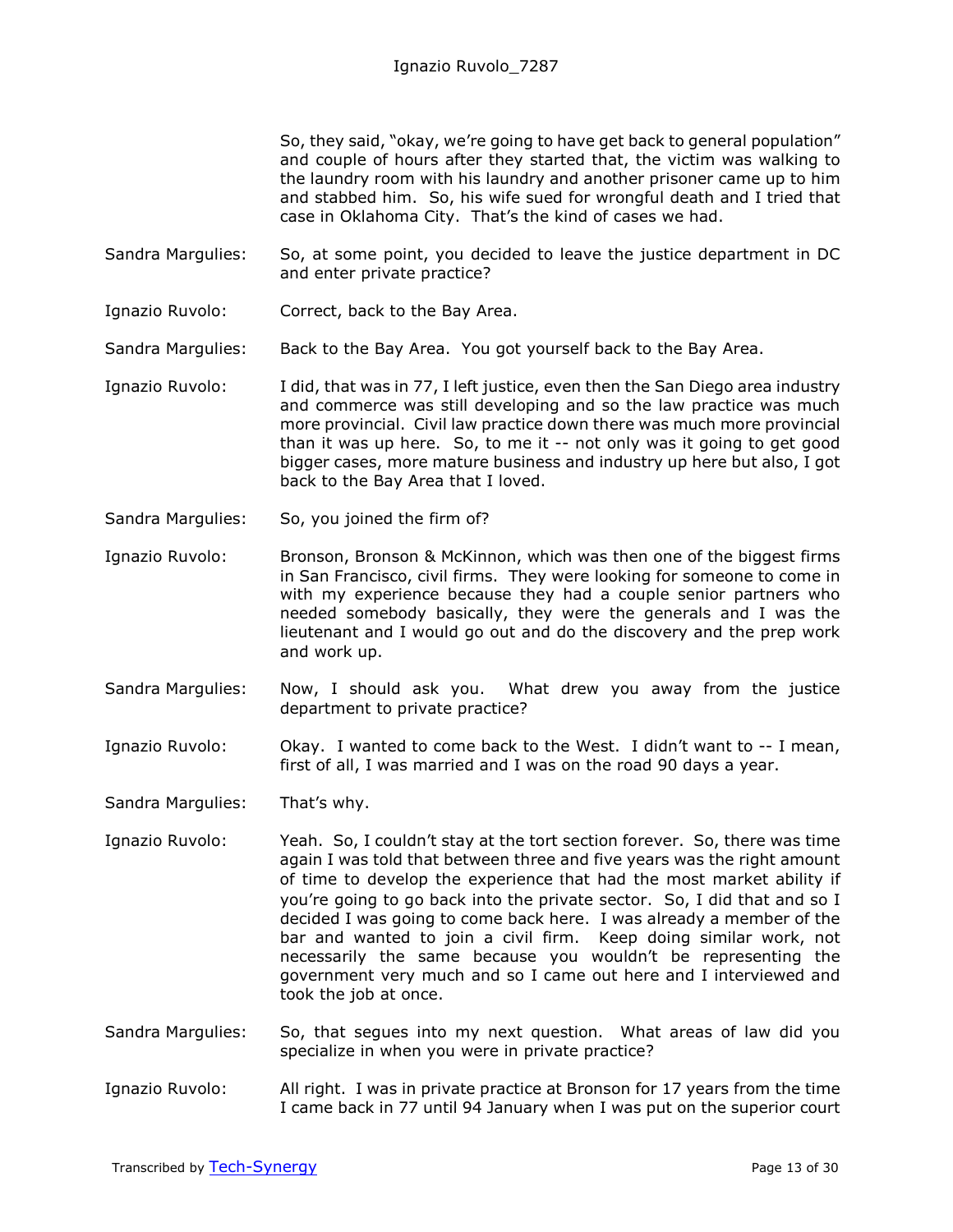and during that time, I handled  $-1$  was lucky, it was a time when lawyers were starting to specialize but fortunately, I worked for a number of different partners who had different practices. So, I got experience in many areas, franchise litigation, construction litigation, I did a lot of construction litigation, did some tort work. Some tort defense work but I also did some plaintiff's work, commercial, I did some a couple intellectual property cases, you name it, it all kind of legal malpractice defense. I did a lot of legal malpractice defense because I was very involved in legal ethics activities.

- Sandra Margulies: How big was the firm?
- Ignazio Ruvolo: The firm back then was about 140 which by today's standards is not big but it was among the top, 10 or 12 in size in the Bay Area then.
- Sandra Margulies: So, when did you become a partner?
- Ignazio Ruvolo: In 1983, it was an eight-year line to get to be a partner from beginning to your first eligibility for partnership, but I got a couple of years credit they gave me for the time I was a justice, so it shortened it but it was still five years.
- Sandra Margulies: So, while you were out in private practice, did you get involved in other activities or committees or bar associations?
- 00:35:02
- Ignazio Ruvolo: I did. I was very active in the local and state bar. Probably my focus was on legal ethics and I joined the San Francisco Legal Ethics Committee in 79, two years —
- Sandra Margulies: The bar association in San Francisco.
- Ignazio Ruvolo: Yeah, bar association in San Francisco, legal ethics committee in 1979 two years after I started at Bronson and I worked with them until I became the chair of that committee and even beyond but then I wanted to branch out and go for the State because the State bar really had a much broader scope. So, I applied for the COPRAC, the Committee on Professional Responsibility and Conduct. That was State bar and I got on that so I transitioned away from the local because I couldn't -- I didn't have time to do both. So, I transitioned to the State bar, COPRAC committee and I was on that committee for four or five years and then I was the chair of that.
- Sandra Margulies: Now, you were also president of the Contra Costa Bar Association, is that correct?
- Ignazio Ruvolo: No, I was the president of the legal ethics. What happen was after the earthquake in 89, do you want me to hold on? Bronson had an office in Walnut Creek and I was living out in that area in Contra Costa County. After the 89 earthquake and the shutting of the Bay Bridge down for those months. I decided that I would at least camp out at Bronson's Walnut Creek office and do my work out there.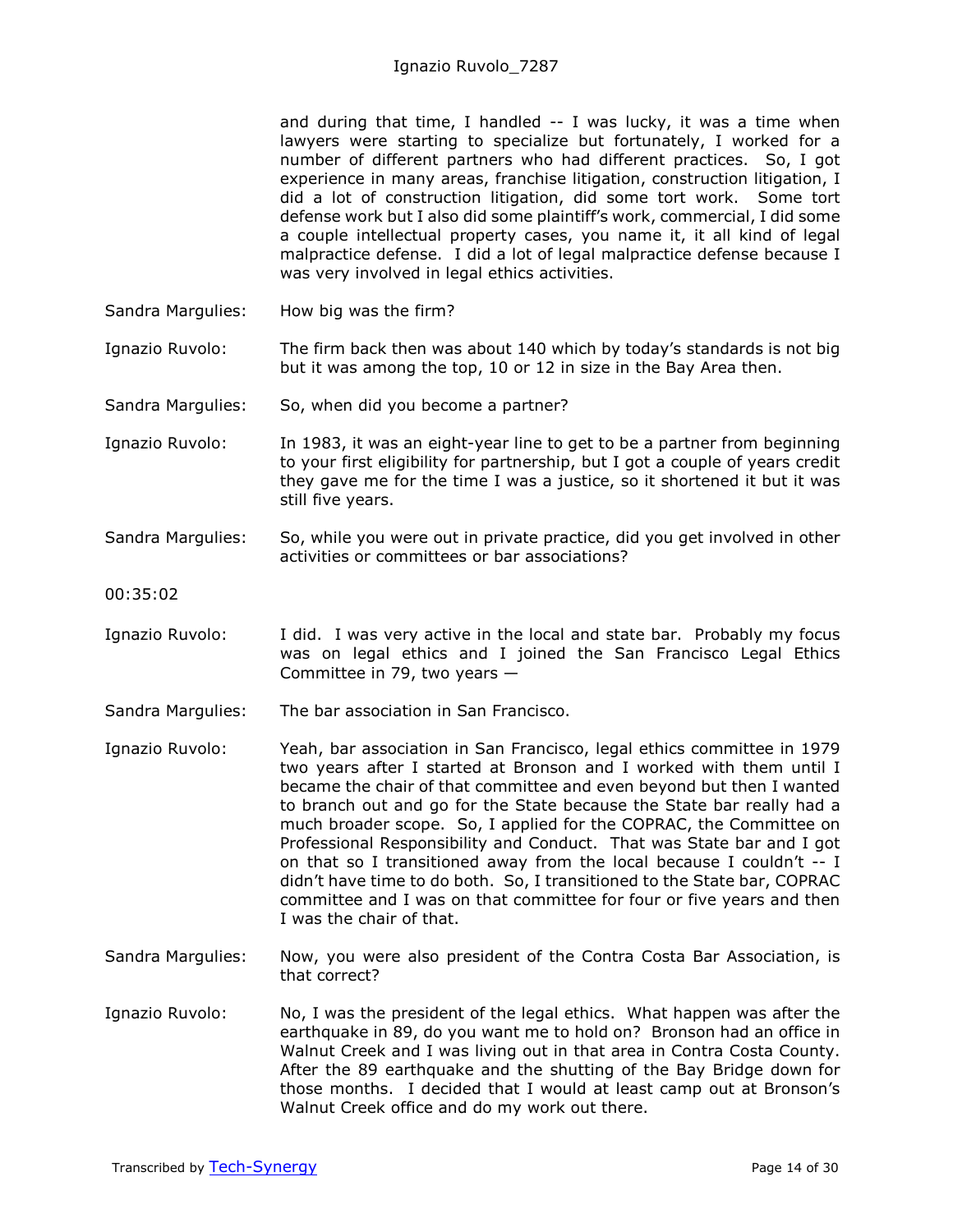Sandra Margulies: And see how it went?

Ignazio Ruvolo: Yeah, my secretary also lived in Walnut Creek. So, it was pretty handy. So, she loved that, so she came out as well and we didn't have to deal with the damage commute. Then what happened was the managing partner at that office retired and so the management of Bronson here asked me to stay and become the managing partner of the Walnut Creek office which I did and that was 90 or 91 that I became the managing partner and I held that position until I became a judge, it's 94.

- Sandra Margulies: So, at some point, your thoughts went to becoming a judge?
- Ignazio Ruvolo: Right.
- Sandra Margulies: Do you know when that was?
- Ignazio Ruvolo: It was not that long before I applied. It was probably 93 something like that. Sometime like a year before I got appointed. I just thought – "okay," -- I was trying to take a look at my long-range plan. Here I was, I was a pretty relatively high up by then partner in a major law firm in the Bay Area. I thought "okay, what more am I going to do? I am now in Walnut Creek," which was fine and as I said earlier that I got involved with the Contra Costa Bar and their legal ethics I brought to them the opportunity to have legal ethics expertise to enrich that bar activity that they needed. But anyway, I started looking around I said, "you know what, it's time for me to think about my next step" and the next step I'd want to stay in litigation and to me was just a natural transition to go from being a lawyer, a litigator and trial lawyer to being a trial judge and I talked to some people about it and they thought I would be a very good candidate for the judiciary and so I put my name in.
- Sandra Margulies: And you became a judge in 1994?
- Ignazio Ruvolo: Correct, January.
- Sandra Margulies: And which governor appointed you?
- Ignazio Ruvolo: Pete Wilson.
- Sandra Margulies: And that was the Contra Costa Superior Court?
- Ignazio Ruvolo: Right, I never met Wilson. Actually, that's not 100% accurate. I met him once in sometime in the 90s before I came here. So, it was that first few years and there was a big campaign -- state campaign maybe it was early 96s. I met him at a fundraiser in Contra Costa County and there was this the big line of people, we were all shaking hands and I wanted to meet him and thank him for what he had done for me. So, and he was right in front of the band. So, just as I got up to him to thank him, the band cranked up and there was no way he could hear me and I have my whole you know "Governor, it's so glad to meet you.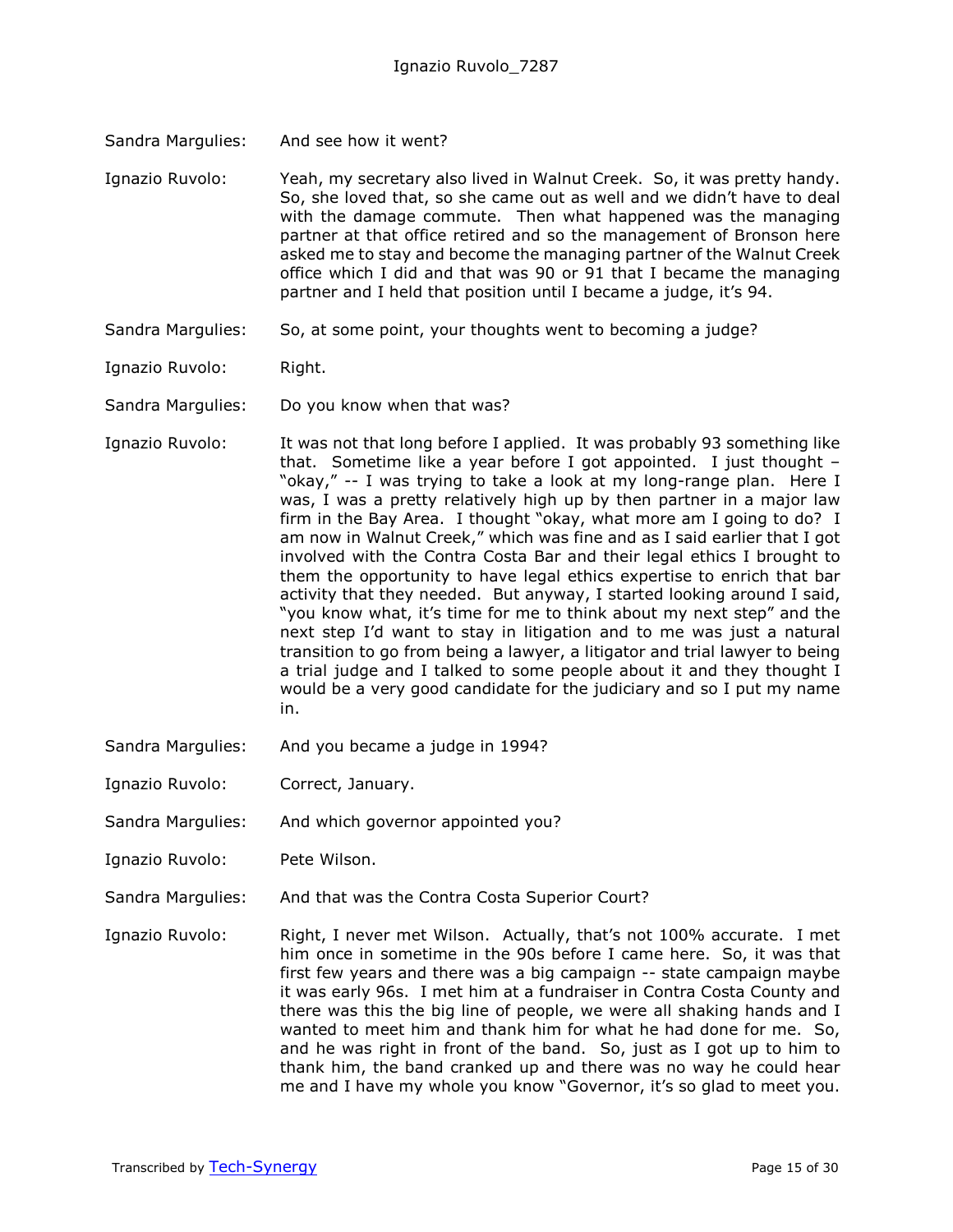You changed my life", the usual commentary that one in that position goes through, but I'm sure he just smiled at me and shook my hand.

00:40:08

- Sandy Margulies: And it may interfere with your big opportunity.
- Ignazio Ruvolo: Yeah, that was my chance to meet people.
- Sandy Margulies: So, how long were you on Contra Costa Superior Court?
- Ignazio Ruvolo: I was on that court for just about three years, two years and 11 months.
- Sandy Margulies: And what were your assignments?
- Ignazio Ruvolo: My first year, I was okay, this is how this happen. So, I got appointed and I went over and Doug Swagger, he was in this division. He was the PJ at Contra Costa the year I got appointed.
- Sandy Margulies: I heard many stories about his experiences as PJ at Contra Costa.
- Ignazio Ruvolo: Oh yeah, I'm sure, you heard a lot of them.
- Sandy Margulies: Yes.
- Ignazio Ruvolo: So, I went over as a courtesy to meet him and introduce myself to him because I didn't really know him. And I said -- it was now January, so the assignments had just started for the new year and I said, "where are you going to stick me now? He says, "well, we've got—" he says, "I can put you in felony trials." I said, "okay." So, I never --
- Sandy Margulies: With no criminal law background.
- Ignazio Ruvolo: I know. So, I got went home and I called CJER here in the city and I said, "send me everything you've got that you used for orientation at criminal law." So, a few days later, I come back from work and trying to clear up my work at Bronson and there was a big package on the front steps of the house and I opened it up, of course back in those days, it was all video cassettes and a lot of writing and so on. I watched the videos and I read -- who was the guy that had the sentencing in handbook.

Sandy Margulies: Ryan Jeff.

Ignazio Ruvolo: Ryan Jeff. Yeah, right. So, I was reading that. Of course, I kept the copy of that on my bench because --

Sandy Margulies: It's a good handbook.

Ignazio Ruvolo: Very good, very good. So, I was ready to go and that was -- when was that? That was January, okay. I was appointed on January 6 and I was sworn in on the 21st. So, I only had a couple weeks to get up and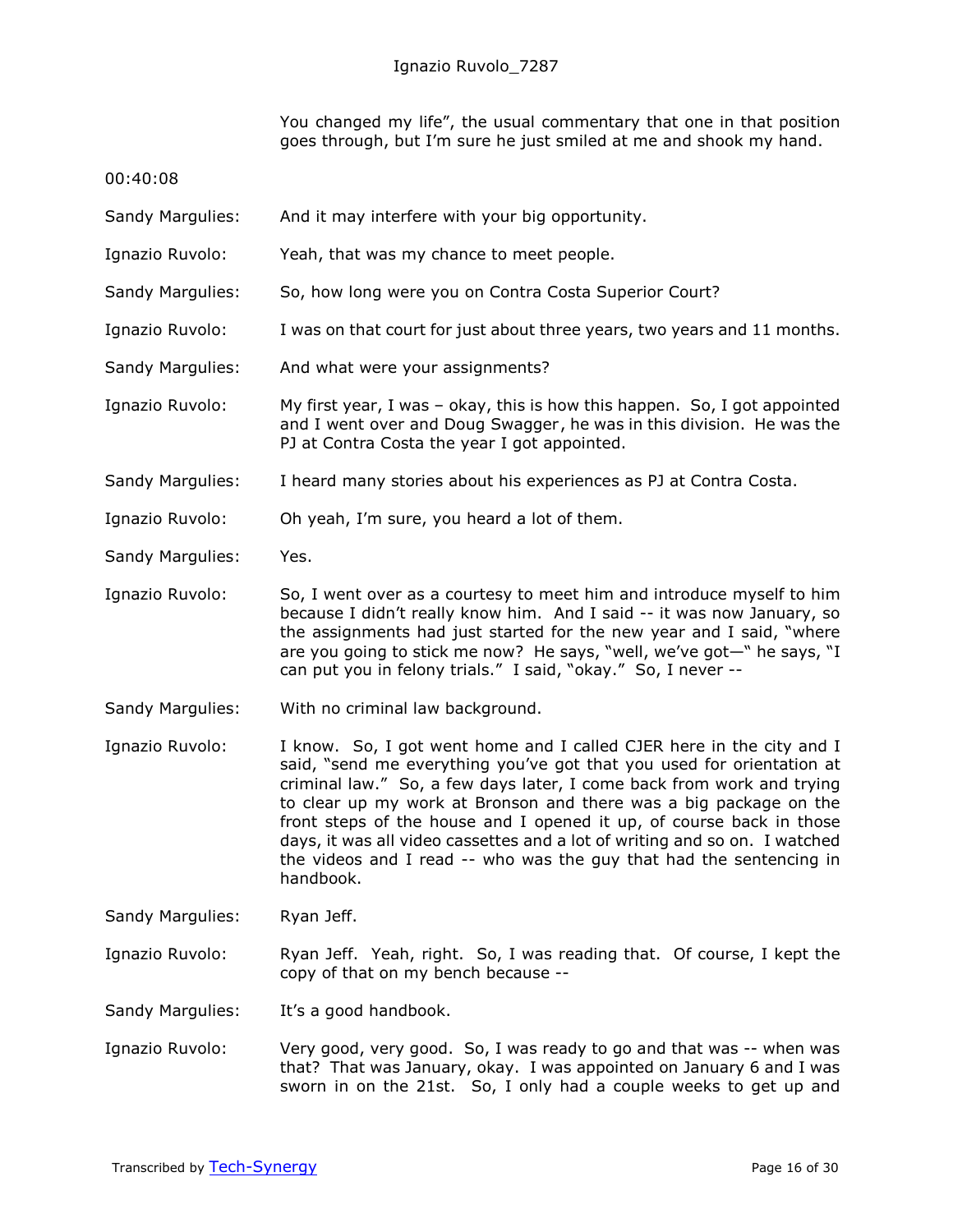running and close out my practice at Bronson, it was a pretty short time. But I did it and I started on the 21st of January in the felony department.

- Sandy Margulies: Now, do you remember what your first felony trial is?
- Ignazio Ruvolo: I don't, but I do remember is that three-strikes law had just been passed and became effective the beginning in 94. And I had the second threestrikes case that was tried in our county and that the public defender himself tried that case. So, it was a pretty notable evident for me. I don't remember my first jury trial. I'm sure that I had some small ones in the beginning. Although I do remember early in that time, we are picking a jury and one of the defense lawyers said, "Your Honor, I'd like to make a Batson motion." So, I said, "okay, it's time for break and when we get back, we'll take up your motion." So, we took a break and I ran to the phone and I called Marciano up. This is another justice from --
- Sandy Margulies: Who was on Contra Costa?
- Ignazio Ruvolo: He was on Contra Costa Superior Court and then he was the PJ of your division. So, I called him and I said, "Jim, what the heck is a Batson motion?" Because those things don't come in civil, I mean, a couple of times, but never in my cases. So, he explained it to me and we went back and picked up from there. It's all about learning process.
- Sandy Margulies: Yes, I remember those experiences. My first one was I was sent an unlawful detainer and it was a section eight and I don't know anything about section eight. I did the same thing I got on the phone with Peggy Horne. What do I do.?
- Ignazio Ruvolo: Yeah.

Sandy Margulies: So, did you have any other assignments besides felony?

- Ignazio Ruvolo: I do. I have one year of felony trials and then they had a vacancy in the civil and Ellen James was the supervising judge of civil in Contra Costa and she wanted me to come over. And Doug said, "I could." So, I went over. Back then, we had the -- what was it called, the civil trial --
- Sandy Margulies: Direct calendaring?

Ignazio Ruvolo: Yeah, it was a direct calendaring system, there was a name for the program. I forgotten it. I can't remember it right now. But we had four departments dedicated to civil and we had a direct calendaring system.

00:45:05

There was a pilot program back then for the State to see if direct calendaring was an answer to the surge in cases that were being filed. And I did that for two years, or almost two years and then I got my appointment.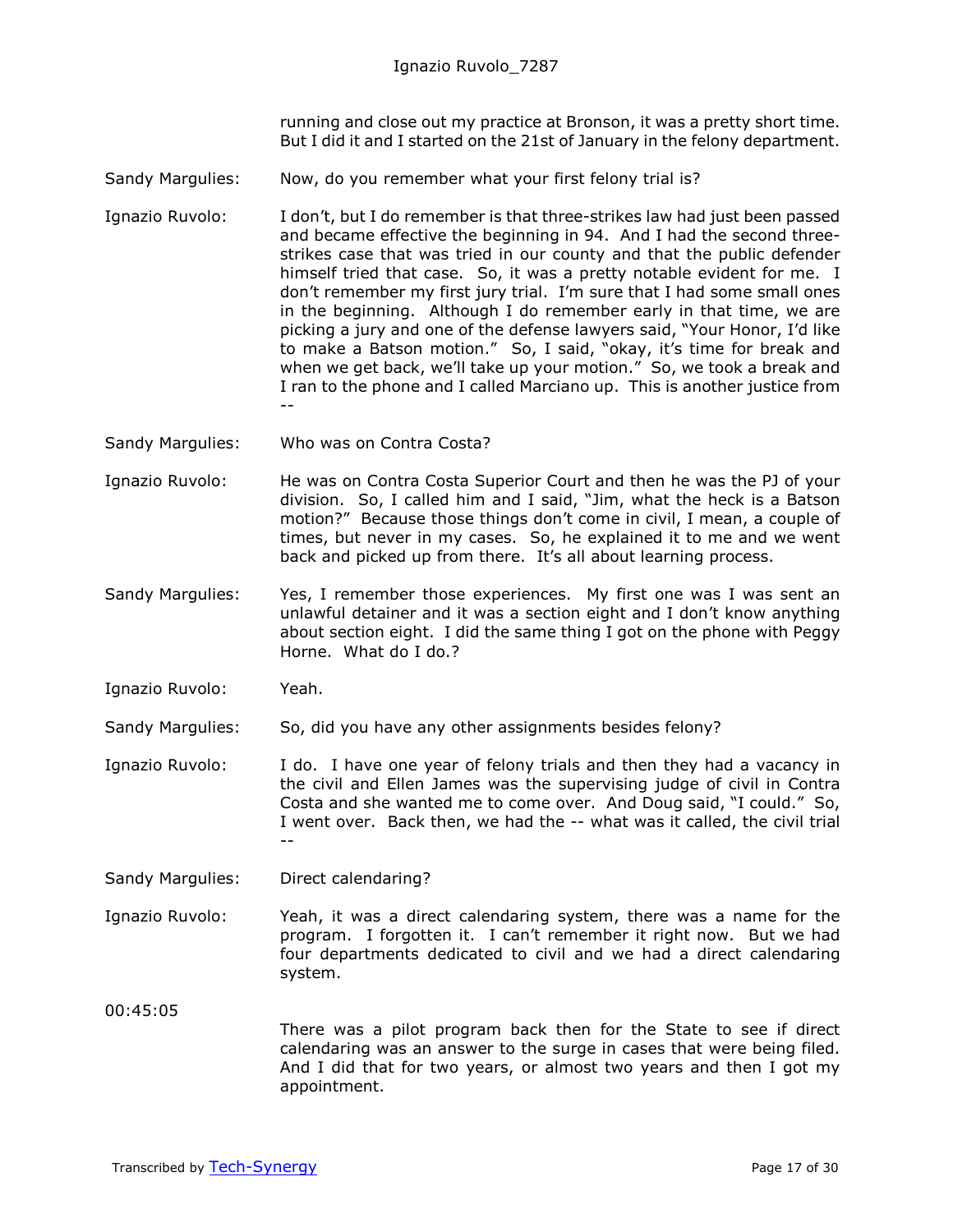- Sandy Margulies: So, what prompted you to apply at the Court of Appeal?
- Ignazio Ruvolo: Okay. I got a call from -- I won't mention the name of the justice because I never publicly mentioned the justice's name, but I got a call from the justice on this court who has asked me, "Naz, have you ever thought about the Court of Appeal?" And I said, "not really, I've only been here." Back then, it was like two-and-a-half years – two and a half years, I thought I'd stay here a little longer, and the justice's response was, "well, we all have our time and this is your time. There is a vacancy in division two and we think you would be a good person to take that position." And I was encouraged to put in my name and I did. I think it was like in May that I got this call, May of 96, and I went through the process and by December, I was appointed.
- Sandy Margulies: Oh, very quickly. That's very quickly.
- Ignazio Ruvolo: Yeah, it was very quick. It is very quick and actually I was -- it was early December that both the PJ and I, we were confirmed the same day by the commission. She was an hour or so. So, I have seniority over a year, she just tells me that and she was an hour or more because her hearing first.
- Sandy Margulies: Just a backtrack.
- Ignazio Ruvolo: Sure.
- Sandy Margulies: Did you find it difficult to transition from private practice to the trial court?
- Ignazio Ruvolo: Fortunately, not that much. I mean, I've came and right away I went to NJO which --
- Sandy Margulies: New Judges Orientation.
- Ignazio Ruvolo: Yeah, New Judges Orientation. It was a fantastic program. It was very well-developed even back in the 90s and that really helped. The only thing I had to stop doing is trying to overthink what the lawyers were doing. "Gosh, what are they doing in that way?" I wouldn't have asked that question. Why not emphasize this, I didn't talk to the lawyers about it, but I would intellectualize it for a while and then I realized, "hey, look I only know 10% of what they know about their case." So, give that up and I did. I did and I stopped doing that pretty early on at my time.
- Sandy Margulies: So, who nominated you to the Court of Appeal? Which Governor?
- Ignazio Ruvolo: It was Wilson, again. Wilson nominated me and he had a lot of -- back then, he had a lot of appointees here and nominees that are already on this court.
- Sandy Margulies: So, you came on the Court of Appeal in 1996? Is that right?
- Ignazio Ruvolo: Yes. Yeah, December 8, something like that.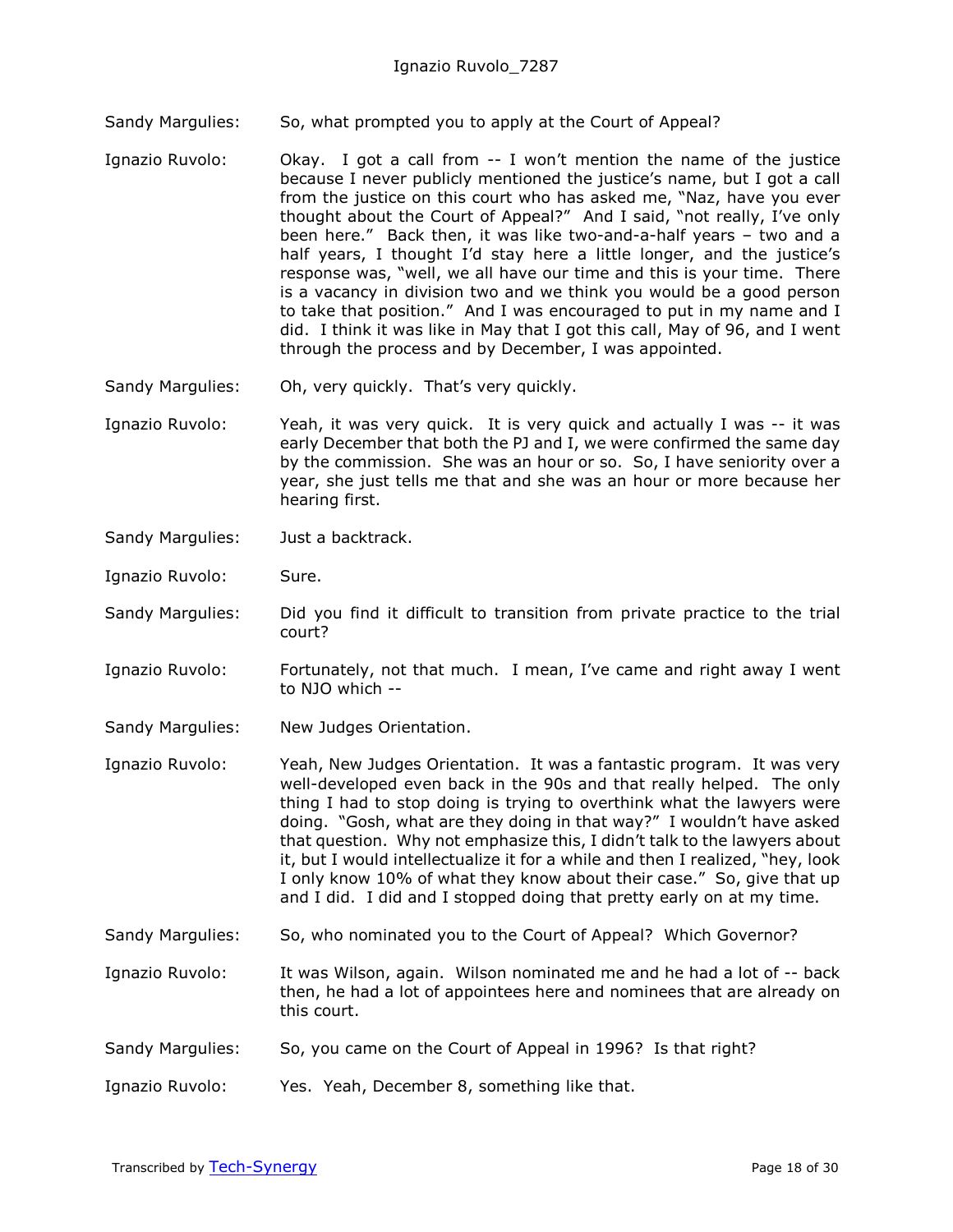- Sandy Margulies: So, did you find it difficult to transition over here?
- Ignazio Ruvolo: It was different. As I said earlier that I'd love writing and doing legal research. So, it didn't take me long to realize that despite my love for the court room, this was even a better fit for me. As you know from years in the trial court, is a very fast paced. It's all shoot from the hip, there is not a lot of thought process that you -- time for thought process that you have. You don't do a lot of writing, it's all oral --
- Sandy Margulies: Ruling from the bench.
- Ignazio Ruvolo: Yeah, ruling from the bench. We did have research, attorneys helped us a little bit, although I did most in my own law in motion. I had Tuesday's law in motion the day was Tuesday and I would come in on Monday and get those tentative rulings out and I did most of that work myself. But transitioning here, it was very quiet.
- Sandy Margulies: That's why I asked.
- Ignazio Ruvolo: Yeah. Very quiet. That was hard to get. But see, if you are going to do work at your desk or in the law library, it's got to be quiet so you're not distracted.
- 00:50:04

But I missed -- I missed the excitement of the court -- the courtroom and the courthouse. We had good staff over in Contra Costa as well as the people here, so much better resources here though.

- Sandy Margulies: And you get time to think?
- Ignazio Ruvolo: You have time to think, I mean as I said early on in my career here that if I get it wrong, I have nobody else to blame but myself, because we've got all the time in the world to make the right decision.
- Sandy Margulies: So, who were your colleagues in Division 2?

Ignazio Ruvolo: Okay, I was put in Division 2, so Tony Klein was the -- was the PJ then and Jim Lemna was there and Paul Harley, and I was with them as a group until 06 when I was put as PJ of Division 4. So we worked together for almost 10 years and in Division 2 it was --

- Sandy Margulies: How would -- how would you generally describe that experience?
- Ignazio Ruvolo: It was fantastic. You know, Tony was a great mentor, I mean, you know, despite his idiosyncrasies, you know, I adored the guy and he was totally intellectually involved in the work, and I remember the --the first case that I wrote myself that we were going to publish, People v. Allen, and he walked like circulated the case and he came into my -- my chambers and walked right up to my desk. I said, Hi Tony, what's going on? And he had the draft in his hand and he flipped it on my desk and he says, that draft is analytically flawed. I said, okay, let's sit down, let's talk about.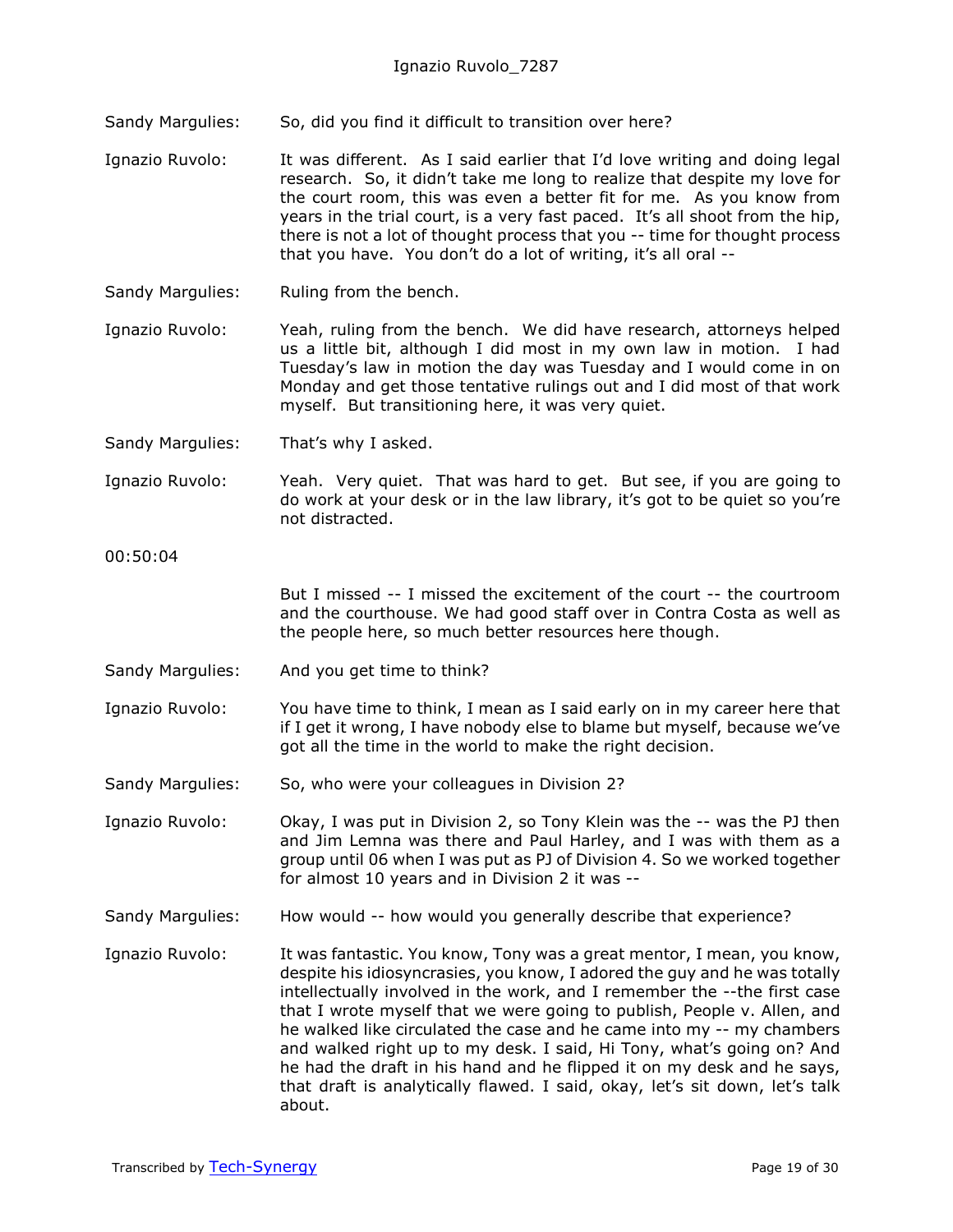Sandy Margulies: Well, he certainly wasn't subtle about.

Ignazio Ruvolo: No, no, but he was very -- he was very upfront about his feelings and, you know, I know that he wasn't trying to hurt my feelings about it, he just --

Sandy Margulies: Oh, it's him.

Ignazio Ruvolo: -- you know, yeah, he was just there. Anyway, we ended up, he dissented in that case. I can't remember whether it was Paul or Jim who went with me on it, but the Supreme Court's, okay, it was a kidnapping case.

Sandy Margulies: What was the issue?

Ignazio Ruvolo: Is there a minimum distance.

Sandy Margulies: Oh, yes.

- Ignazio Ruvolo: Yeah, minimum distance for a kidnapping, and we wrote that it was more -- that distance was not the only criteria that it was also whether the person had been moved to a more dangerous location, and in this case they had, and so we affirmed the conviction. Supreme Court took the case up and then affirmed us.
- Sandy Margulies: Yes, you were affirmed.

Ignazio Ruvolo: Yeah, but anyway, that's -- I loved it up into, it was a quite a good experience.

- Sandy Margulies: So, why did you decide to apply to be presiding Justice of Division 4?
- Ignazio Ruvolo: You know, just like when I decided that, you know, I was going to, you know, go to justice and leave justice, I mean it was, it was a career thing, it's kind of like, okay, you know, I could do this, I've been on the court now for about 10 years, that's an opportunity for me to get into the administration of the court and do more and use my experience to help further where the court is going, and so I put my name in.
- Sandy Margulies: And you became presiding Justice.

Ignazio Ruvolo: I became a presiding Justice in Division 4.

- Sandy Margulies: And which governor?
- Ignazio Ruvolo: That was Schwarzenegger.
- Sandy Margulies: That was Schwarzenegger? Okay.
- Ignazio Ruvolo: Yeah, I never met, I never met him either, so.

Sandy Margulies: You're zero for zero.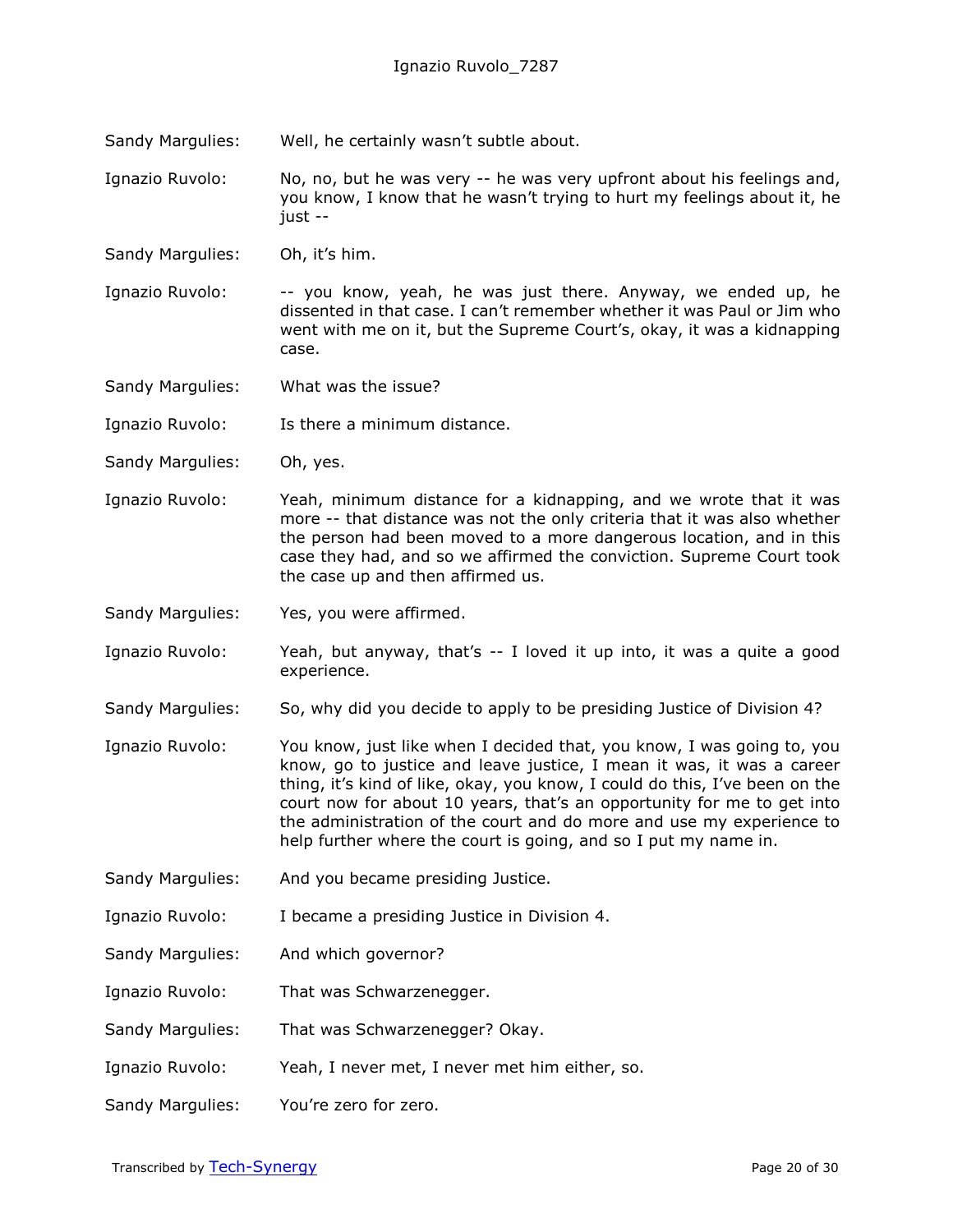| Ignazio Ruvolo:  | I know.                                                                                                                                                                                                                                                                                                  |
|------------------|----------------------------------------------------------------------------------------------------------------------------------------------------------------------------------------------------------------------------------------------------------------------------------------------------------|
| Sandy Margulies: | Or 0 for 2, I guess over 0 for 2.                                                                                                                                                                                                                                                                        |
| Ignazio Ruvolo:  | 0 for 3.                                                                                                                                                                                                                                                                                                 |
| Sandy Margulies: | So, how -- how did it differ being a presiding Justice?                                                                                                                                                                                                                                                  |
| Ignazio Ruvolo:  | We had a different crew back when I -- when I was there, it was Tim<br>and Pat Sepulveda and Maria.                                                                                                                                                                                                      |
| Sandy Margulies: | So, Tim Reardon, Pat Sepulveda and Maria Rivera.                                                                                                                                                                                                                                                         |
| Ignazio Ruvolo:  | Right, were there when I -- when I got over there and it was a different<br>-- it was a different group, Pat and Tim were very conservative on the<br>criminals' work in particular and -- and we didn't quite have that bent,<br>that philosophy if you will.                                           |
| Sandy Margulies: | In Division 2?                                                                                                                                                                                                                                                                                           |
| Ignazio Ruvolo:  | In Division 2, it was more moderate, but I got along, I enjoyed working<br>with all my new colleagues, Tim was a dear and Maria too, and then Pat<br>retired, Pat Sepulveda retired.                                                                                                                     |
| Sandy Margulies: | I should know when.                                                                                                                                                                                                                                                                                      |
| Ignazio Ruvolo:  | Five years, six years ago.                                                                                                                                                                                                                                                                               |
| Sandy Margulies: | Yeah, five or six years ago.                                                                                                                                                                                                                                                                             |
| 00:54:55         |                                                                                                                                                                                                                                                                                                          |
| Ignazio Ruvolo:  | Ago, and then we had the whole, you know, the cart goes -- the rotation<br>of pro tems and then, you know, Jim Humes was appointed and he<br>lasted a year and then he came here as PJ and then we had more pro<br>tems, so it started -- it started, we had more personnel changes than<br>we did in 2. |
| Sandy Margulies: | So by the time you retired, it was you, Tim Reardon, John Streeter.                                                                                                                                                                                                                                      |
| Ignazio Ruvolo:  | John Streeter -- well, Maria had just left.                                                                                                                                                                                                                                                              |
| Sandy Margulies: | Just left.                                                                                                                                                                                                                                                                                               |
| Ignazio Ruvolo:  | So -- yeah, so we had --                                                                                                                                                                                                                                                                                 |
| Sandy Margulies: | So you had a pro tem again?                                                                                                                                                                                                                                                                              |
| Ignazio Ruvolo:  | Ethan -- Ethan came over from the city to set pro tem in our chambers<br>when I left. So Ethan was still there when I left.                                                                                                                                                                              |
| Sandy Margulies: | So how do you enjoy your experience or not enjoyed it?                                                                                                                                                                                                                                                   |
|                  |                                                                                                                                                                                                                                                                                                          |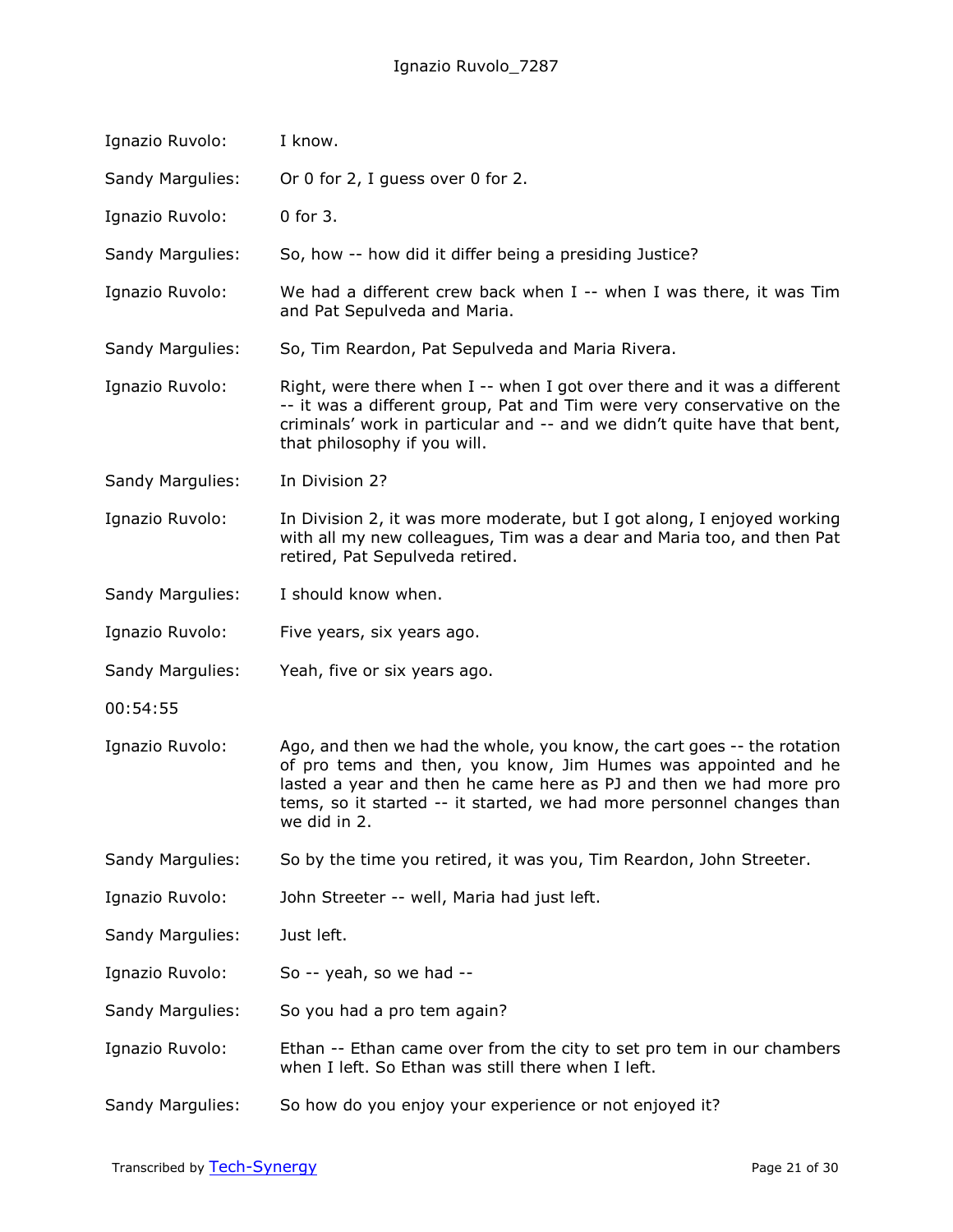- Ignazio Ruvolo: I loved it. I loved the work on the Court of Appeal was fantastic. I love writing. I wrote a lot of cases myself, of course I had the help of two really good research attorneys.
- Sandy Margulies: That you had?
- Ignazio Ruvolo: I had good people.
- Sandy Margulies: You had excellent research.
- Ignazio Ruvolo: Yeah, I did, even as they retired I was lucky I got new ones who were just as good.
- Sandy Margulies: No, you always had excellent research attorneys.
- Ignazio Ruvolo: Yeah, and they would have, you know, I always had them review the stuff that I wrote from scratch.
- Sandy Margulies: Yeah, I do that too.
- Ignazio Ruvolo: Yeah, and it's helpful. In the beginning, you know, they're not that critical but then as they get to know you better and realize you're not going to bite their head off if they say they don't like this or that, you know, they're -- they're more outspoken. I enjoyed them.
- Sandy Margulies: So, what cases and/or achievements are you most proud of as an appellate Justice?
- Ignazio Ruvolo: Okay, well -- can I look at my notes? Let's see, okay, I had a lot of the Allen case was a great way to start.
- Sandy Margulies: Yeah, that's a big deal.
- Ignazio Ruvolo: And I had a couple good divorce cases and (00:56:58) was an important one that allow the allocation of income to an unemployed supported spouse. Okay, if he or she had the ability to work, then the court could impute income to them for purposes of -- did you say family law?
- Sandy Margulies: I didn't, but I understand the significance of that case.
- Ignazio Ruvolo: Okay, yeah, anyway, that was one of my early cases, that and Allen, those were the two cases I decided very early on that I remember. The other marriage case was in re Marriage of Barry Bonds.
- Sandy Margulies: That's right, I forgot that you had that case, yes.
- Ignazio Ruvolo: Yeah, we had that case in Division 2, and you know, they had a pre-nup and whether the pre-nup was -- was enforceable or not and Lambdin wrote that --
- Sandy Margulies: Yes, I remember.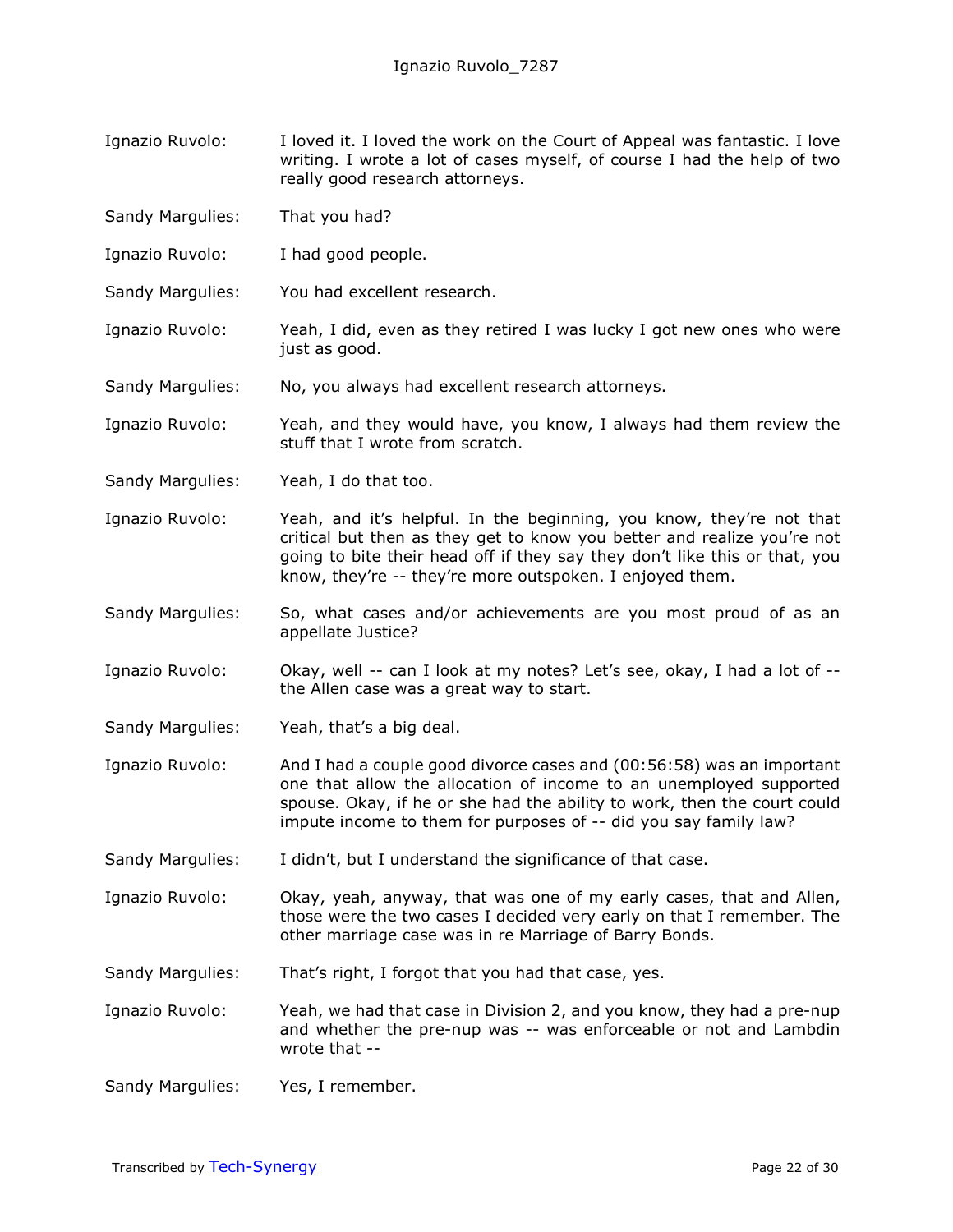Ignazio Ruvolo: --- and said -- yeah, and said that it was not enforceable for a number of reasons that it was coercive and this and that and I -- and Tony went with him and then I wrote a dissent and said no, no, no, under the Uniform Marital Relations Act this meets all the criteria, da…. da… da… and it wasn't required that Son Bonds, the spouse, had to have a lawyer at the meeting at which time this was discussed.

> So anyway, so I just dissented in that case, it went up in Supreme Court, and they reversed, but I didn't have the last laugh because after the reversal, the legislature changed the uniform marital -- uniform marital, whatever it's called.

- Sandy Margulies: A premarital agreement.
- Ignazio Ruvolo: Yeah, right, Settlement Act and now said that there was a -- if they didn't have -- if one of the spouses does not have a lawyer, it's presumed unfair unless the one who did have a lawyer can show under the circumstances that it was not -- that there was no unfairness to it, so they changed the law, so that one nearly kind of -- it was a lot of fun, but that didn't go anywhere. I had a case where there was a challenge to the high school exit exam.

Sandy Margulies: Oh, yes.

- Ignazio Ruvolo: Yeah, which show -- was on the books until just a couple of years ago last year or the year before and it was being challenged by minority student groups who claimed that it disadvantaged them. If they had to take a uniform test in order to graduate and it unfairly discriminated against them because they didn't have the same education, ability and rights and opportunities that other students had and so on.
- 01:00:01

But we affirmed the exit exam and allowed it to go forward. So that was kind of a pretty big case. I had a lot big CEQA cases when I was here.

- Sandy Margulies: And those are complicated.
- Ignazio Ruvolo: They are complicated. I had the Oakland Airport.
- Sandy Margulies: Under the Oakland Airport?
- Ignazio Ruvolo: Yeah.
- Sandy Margulies: Oh, boy.

Ignazio Ruvolo: I'll come to airport, the new, the international terminal when they put that in. Yeah, and it goes back long time to go off for these cases to get up there. But I had that -- keep jets off the bay. It was challenging.

Sandy Margulies: Oh, I didn't know yet that one.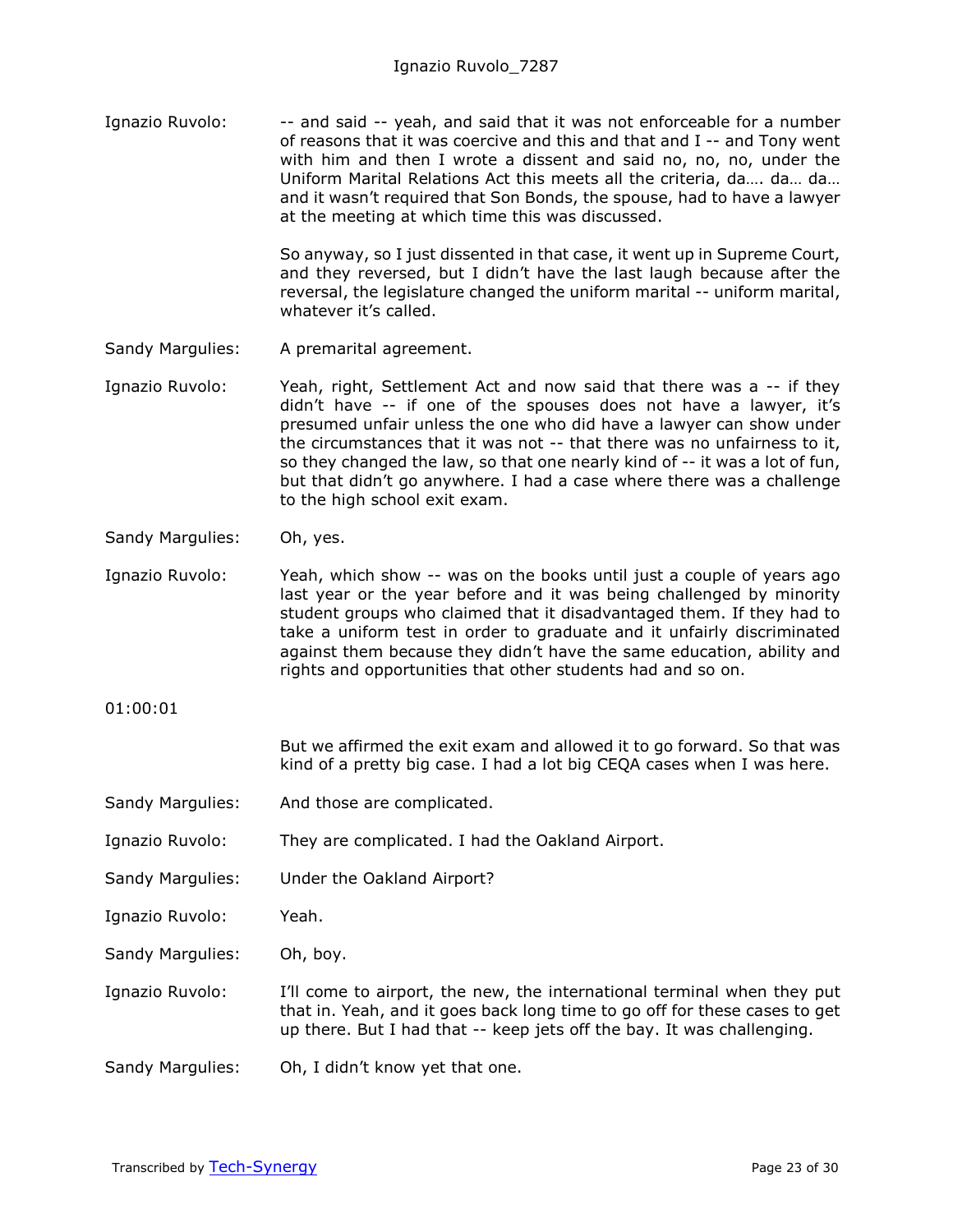- Ignazio Ruvolo: Yeah, that was to keep you just off the bay that was at your county. That was the Oakland Airport. I had the Chevron Refinery in Contra Costa renovations. That was big sequel case. I had the development of Treasure Island. That's a new one. This just happened a couple years ago when I had and passed the sequel environmental impact conclusions to allow the Treasure Island develop and to go forward. I don't think it started yet, but anyway, that's up to them in the Federal Government. I had a sand mining case in the bay and whether that required a CEQA pre-approval.
- Sandy Margulies: Oh, EIR.

Ignazio Ruvolo: Yeah, that was it. And actually the Division IV just filed a couple months ago a return to that and it was a public trust doctor. In addition to CEQA, he said no CEQA doesn't apply but the public trust doctor does because the state owns the sand in the bay. And we sent it back down for the Trial Court to make a determination as to whether the public trust doctor who was being violated by the state giving the sands to a private commercial dredger who then took it and sold it for concrete, to be used in concrete. And it came back just recently, just few months ago that was reheard in four and they said, no that was not a public trust doctor in violation, so that was a good case.

> I had a big licensing case that came out of Southern California Metavation versus UC Regions. Metavation was a private company who worked with UC in helping them develop cancer treatments for pancreatic cancer. So it's a big thing.

- Sandy Margulies: That's a big deal.
- Ignazio Ruvolo: So, the UC got the patents and there was a big fight with Metavation over what the agreement had been between the Metavation and the Regions as to the scope of the licensing? That Metavation would have in order to manufacture under these patents, and so we litigated that case. I was in Division IV by then. That was a very interesting big case. I had a case in rising out of the Burning Man Festival.
- Sandy Margulies: Oh, yes. I'm familiar with Burning Man.
- Ignazio Ruvolo: Beninati v. Rock City, I think it was called that developed the sponsor of the Burning Man Festival. Actually, it was kind of a new question is whether assumption of the risk applies, voluntary assumption of the risk applies in a non-sport context.

Sandy Margulies: That's right.

Ignazio Ruvolo: And we said, it does. What happened was he went up there to tribute a friend of his which is a big part of the festival and he walked through the bonfires to put the tribute on the bonfire, and he tripped and fell and he fell into the ashes into the embers and he sued the developer, the festival organizer saying that they should have had, you know, more -- more barriers around it. So, we said, no. No, that's a voluntary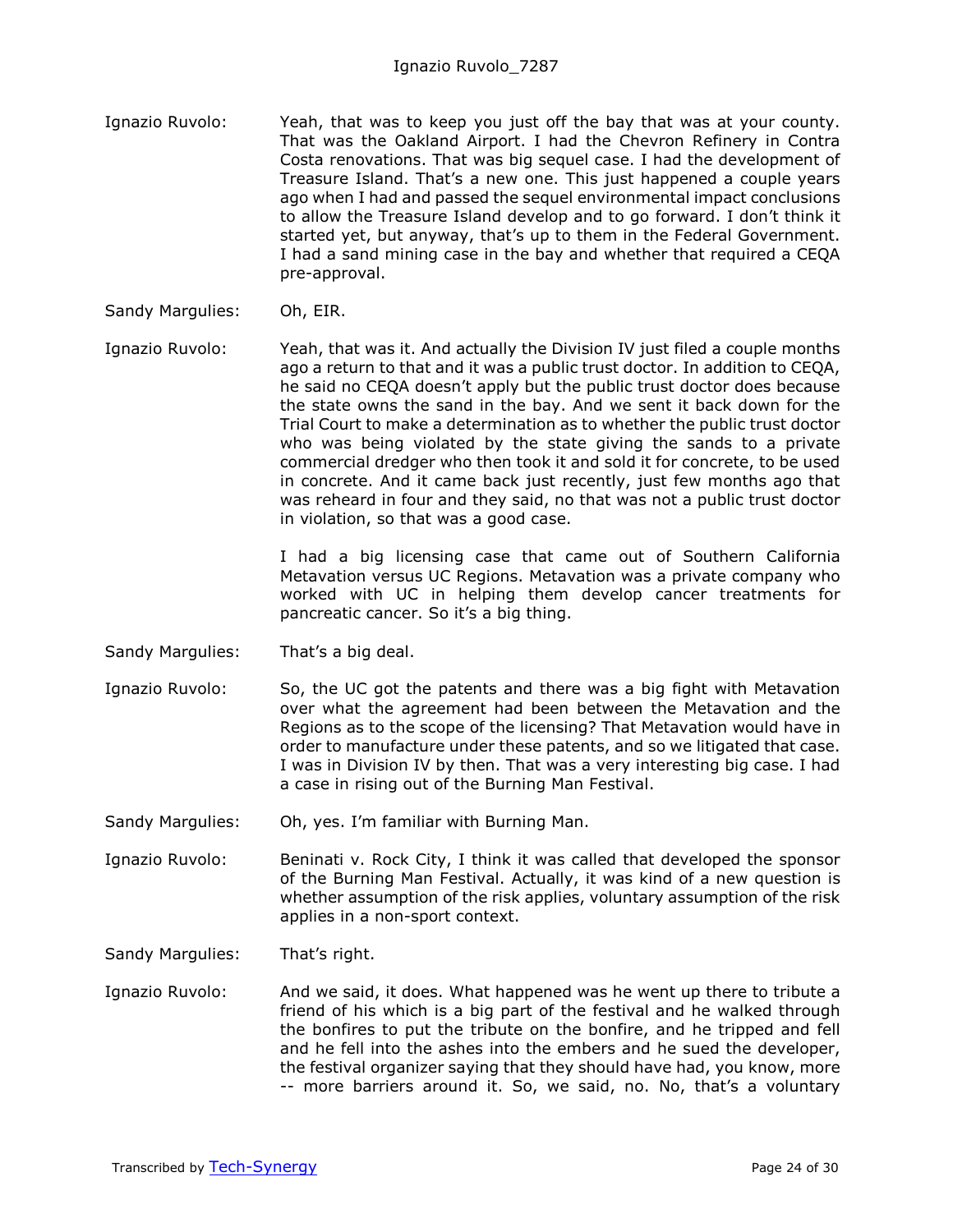assumption of the risk. Supreme Court took that one and they affirmed as well. So, that was an interesting case.

I've had a number of cases challenging the enforceability of private arbitration clauses. So over the years I think four. Four published cases dealing with private arbitration agreements. (01:04:50). Criminal. The Allen case mentioned. I had, ah, you'll know this case. Velez v. Superior Court.

01:05:02

- Sandy Margulies: Yes. Yes.
- Ignazio Ruvolo: I don't think you were involved in that case. This is a case where you had a local rule in your county that required post-trial the juror information sheets, that you give to the counsel had to be returned to the court.
- Sandy Margulies: Correct. I remember that case and that was past my time on the Superior Court. But I remember when it was here.

Ignazio Ruvolo: Right. And we said that they did not have to return, that would be a violation of the Constitutional rights of the public attorney's office.

Sandy Margulies: I remember that.

- Ignazio Ruvolo: So that was a big case in criminal law. Gosh, I don't know, how many more do you want me to go through?
- Sandy Margulies: Well, you know what I wanted. I don't want to end this interview without talking about your contributions on the Commission on Judicial Performance.
- Ignazio Ruvolo: Okay.
- Sandy Margulies: And --
- Ignazio Ruvolo: But I would just want to say.
- Sandy Margulies: Yup.
- Ignazio Ruvolo: I published a 180 published cases that I wrote over 3,000 so --
- Sandy Margulies: That's a lot.
- Ignazio Ruvolo: That's a lot.
- Sandy Margulies: That's a lot.
- Ignazio Ruvolo: That's quite a few, but anyway.
- Sandy Margulies: So, when did you become a member of the Commission?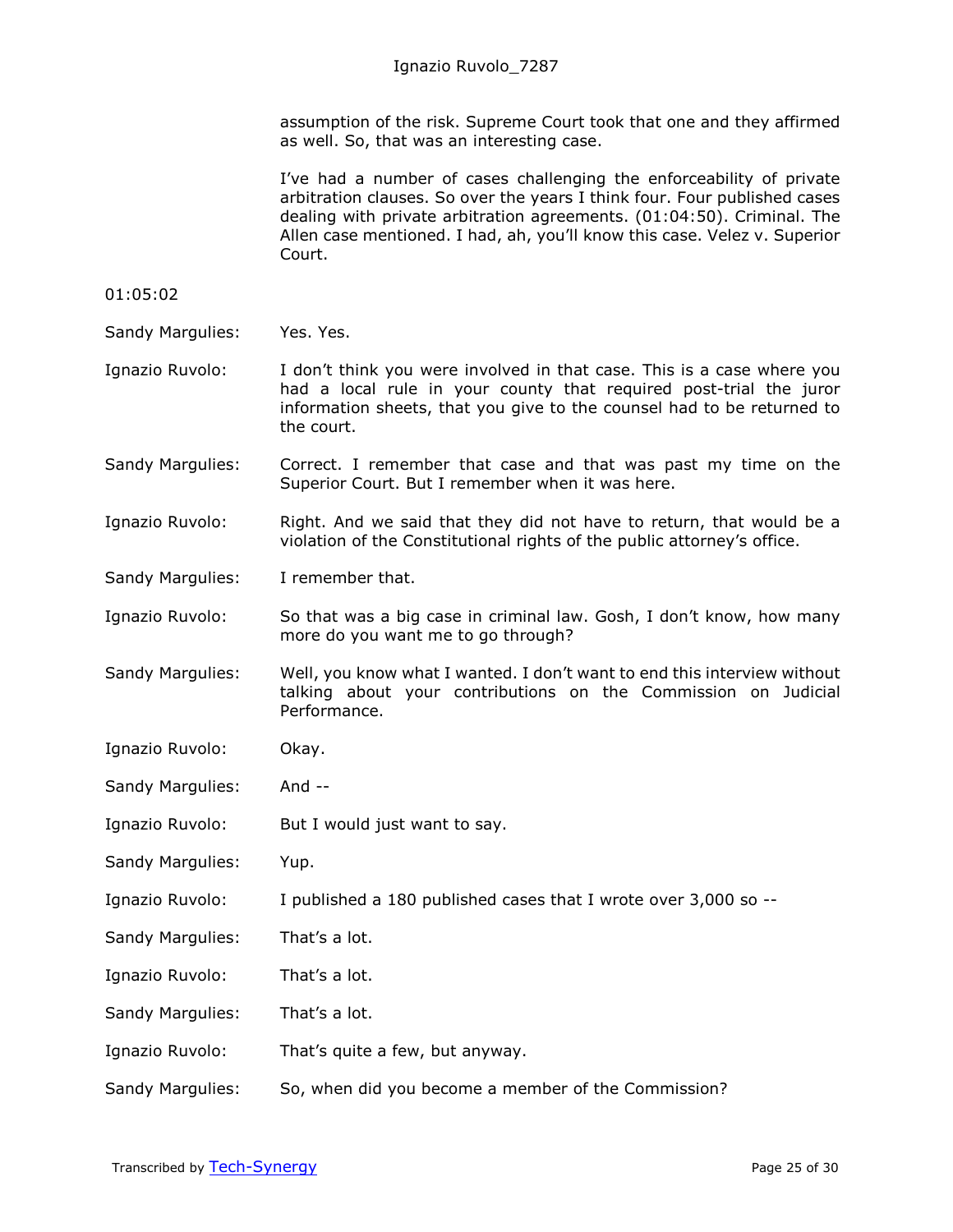- Ignazio Ruvolo: Okay. I became a member of the Commission in 2013 and I was there for five years. I was made Vice-Chair in 2016, and then I was made Chair. I only served one year as Chair and that was from 2017 to last March 2018 when I decided to retire.
- Sandy Margulies: So, how would you describe your experience on the Commission?
- Ignazio Ruvolo: It was the most challenging thing that I've done as either a lawyer or a judge. And it's challenging because of the nature of the work.
- Sandy Margulies: I want you to explain for the uninitiated watching this video.
- Ignazio Ruvolo: Okay. The Commission is the Commission on Judicial Performance and it's a 11-person Commission, made up of three judges, two lawyers and six public members. And we are charged with reviewing complaints of misconduct against judges statewide and making investigations where appropriate, and then deciding whether there should be discipline imposed, and what the level of discipline can be. And it could go anywhere from an advisory letter, to a public admonishment, to a censure, to removal. The last couple require a public hearing before formal proceedings, before we could use censure or remove judges or justices.
- Sandy Margulies: Had you ever participated as one of the Panel judges in a hearing?
- Ignazio Ruvolo: No. Special Master, no.
- Sandy Margulies: See, I have done that.
- Ignazio Ruvolo: Oh, you have? Okay.
- Sandy Margulies: Yes. So, I was just curious if you would have done it.
- Ignazio Ruvolo: No, I hadn't. But anyway, so we get 1,200 to 1,300 complaints a year and most of them come from litigants or friends of litigants or family members, and most of them are complaints about the result, about the fact that they lost. And we always investigate. You don't have an investigator to contact then and say, why do you think the judge was unfair or engaged in misconduct? And he said, "Well, because I lost the case."

And I would say that, 90% of the cases were resolved that way and for that reason. 10% of the cases we would go further and have much more extensive investigations, we have staff who do the investigations for us, and then write up the results of their investigation and submit it to the Commission --

- Sandy Margulies: And much of your staff, they are attorneys.
- Ignazio Ruvolo: They are. They are attorneys and some of them are ex-DAs, so you know, they're used to doing this work. And then the Commission, we would decide everyone, even the ones that I mentioned earlier that were summarily dismissed. We would get short summaries of those reports,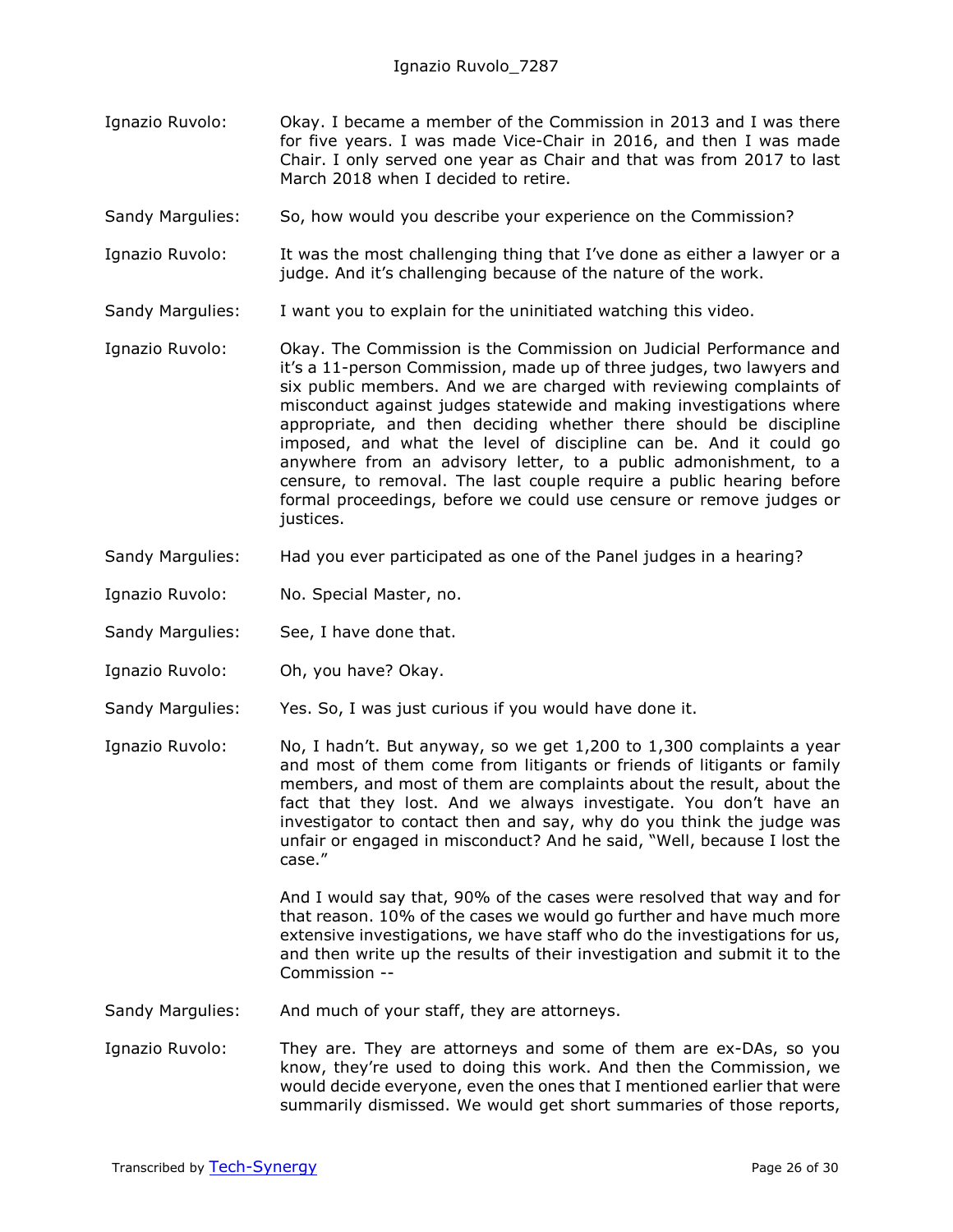those memoranda relating to those. And then, we would have a consent calendar where we would, you know, it says, anybody disagree with the recommendation to close those. So, we spent most of our time on the more serious case, complaints that we had.

But there is a very strong understanding of the significance of that work both on for the public safety, public good as well as respecting the office, the discretionary elements of judicial law office and knowing that the reputation of judges are at risk.

- Sandy Margulies: Are the majority of complaints related to demeanor?
- Ignazio Ruvolo: The majority of the complaints for which discipline is imposed related to demeanor, I would say yes, by far. We had a fair number of election campaigning issues, but I would say that and some that deal with conflicts of interest and refusal to recuse and so on. But demeanor is by far the most, the highest number and I have to tell you what makes it additionally stressful is that there is very little understanding because it's all confidential. So, the public has very little understanding and access to information about how we operate and because of that, and because the high percentage of complaints that are dismissed, they are very cynical as to whether we are really doing the right job for the public good or whether we're just covering up for judges. And they used the numbers against us all the time.
- Sandy Margulies: But now I think it should be clear that the majority of members of the commission now are not judges.
- Ignazio Ruvolo: Correct. That's true and we changed that some years ago and we raised that to the public, but they think that that they're political hacks or that they are not doing the job. Then on the other side, the judges would disagree every time we want to discipline somebody.
- Sandy Margulies: They're not happy.
- Ignazio Ruvolo: They're not happy. So, this is an operation that's so important to the integrity of the administration of justice in the state but for which there is no pat on the back at all. So that makes it a very stressful. And then of course, my last year, we had the executive director retire, so I had to find a new -- Victoria Henley, so we had to replace her so we had on top of all the work, we had to go through that process and in addition, we were fighting with the state auditor that wanted to come in and audit. They are there now, they're upstairs right now.
- Sandy Margulies: Right, they're doing an audit.
- Ignazio Ruvolo: Right, because we settled the lawsuit that we had won with them so that they would have access to the confidential records and they changed the loss of that access by the state auditor to CJP's records was not subject to the Public Records Act.
- Sandy Margulies: What are the auditors examining? I mean, are they looking at your statistics or --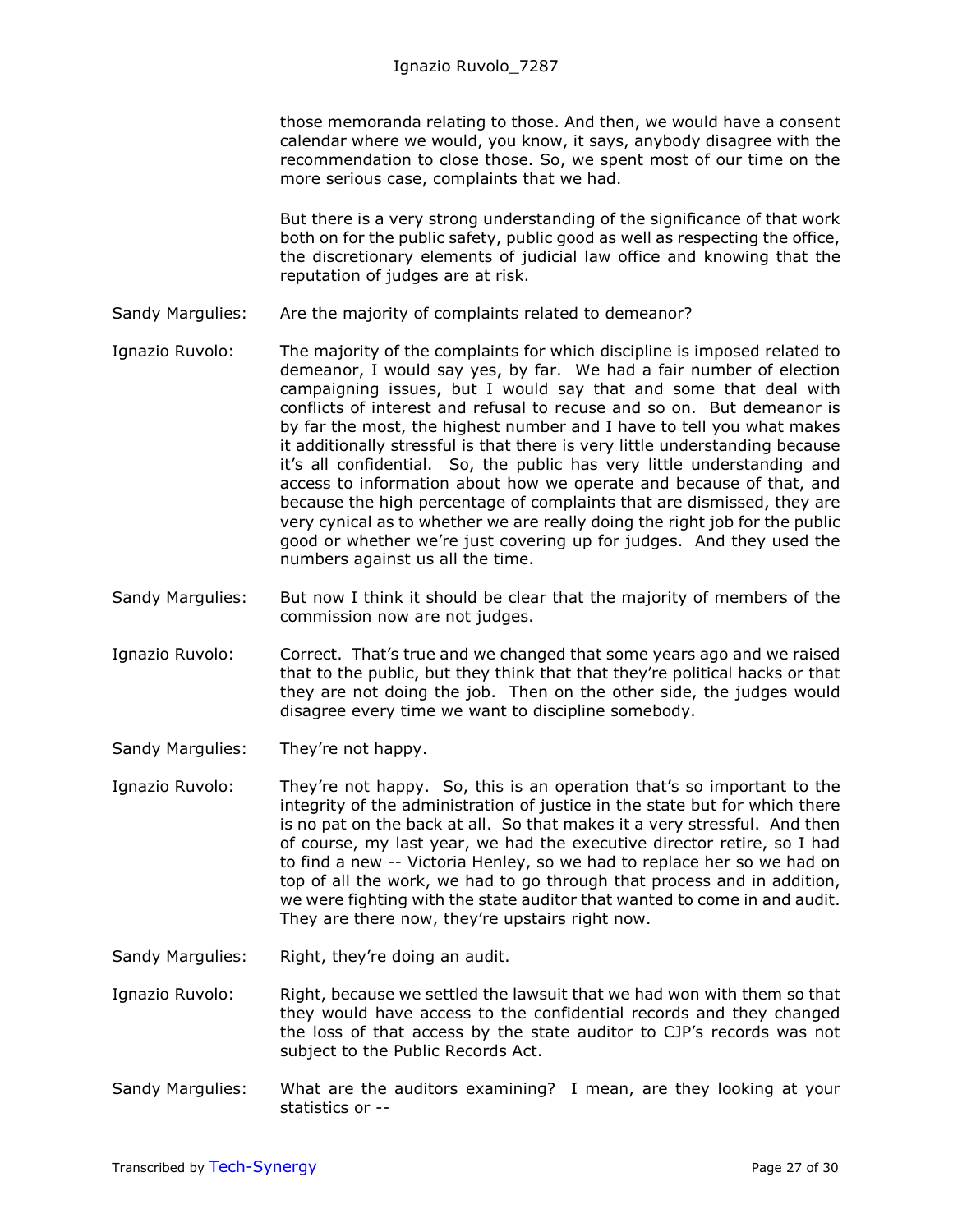- Ignazio Ruvolo: Well, they are beyond that. They're looking at they told us they were not going to second guess. They just wanted to make sure that the process was working as well as it could, but without saying, why did you decide on public admonishment here when you should have removed him. They don't have the expertise to do that and they promised they were not going to do that. They're still up there for another couple of months and then we will see when their reports get issued, maybe later this year if they are going to hold to that and what kind of recommendations they are going to make. But we will see.
- Sandy Margulies: Now, as chair of the committee, did you find you had more responsibility  $or -1$
- Ignazio Ruvolo: Yes, especially with those added, in addition to helping move the work that we had to do and help put the agendas together and so on, I spent about a third of my time my last year here, working with the commission, working on the commission. I was upstairs all the time.
- Sandy Margulies: Big time commitment.
- Ignazio Ruvolo: Big time, it was couple of hours every day.
- Sandy Margulies: So, if you had any advice to give judges, based on your experience on the commission, what would it be?

For most of them, keep doing what they are doing. I mean, I have great respect for virtually all of the justices that I have worked with not only here but also like statewide in these various committees and commissions that I have been on besides the CJP. And they are all dedicated, they are all trying to do that right thing, they are trying to come to the right conclusion and I admire them. So, keep doing what you are going to do, don't get distracted and stay calm.

- Sandy Margulies: So, just to finish things off, can you talk briefly about your teaching career at the law school?
- Ignazio Ruvolo: Okay. I taught at three separate law schools over the time that I have been a judge. I started after I became a judge. I first taught when I was at Contra Costa at JF Kennedy School of Law, which was an unaccredited school and it was night, it was people who were trying to transition out of whatever career they had or job they had and wanted to become lawyers and had to go take classes at night and I taught professional responsibility, legal ethics to them and then I came back here. When I came here, I got on the Hastings faculty, adjunct faculty, and I taught probably six or seven years. I taught a seminar, limited to 18 students and they were, most of them were 2Ls or 3Ls, and it was on judicial process but I taught it from the perspective of the bench, not – I'm a lawyer and I'm going to tell you how to write a good brief. It was I'm a judge and I want you to look at the briefs from the judge's perspective because that's your audience. And you read these briefs and you tell me did you understand the problem? What would you have liked to have to known more about? Was it well-written, was it too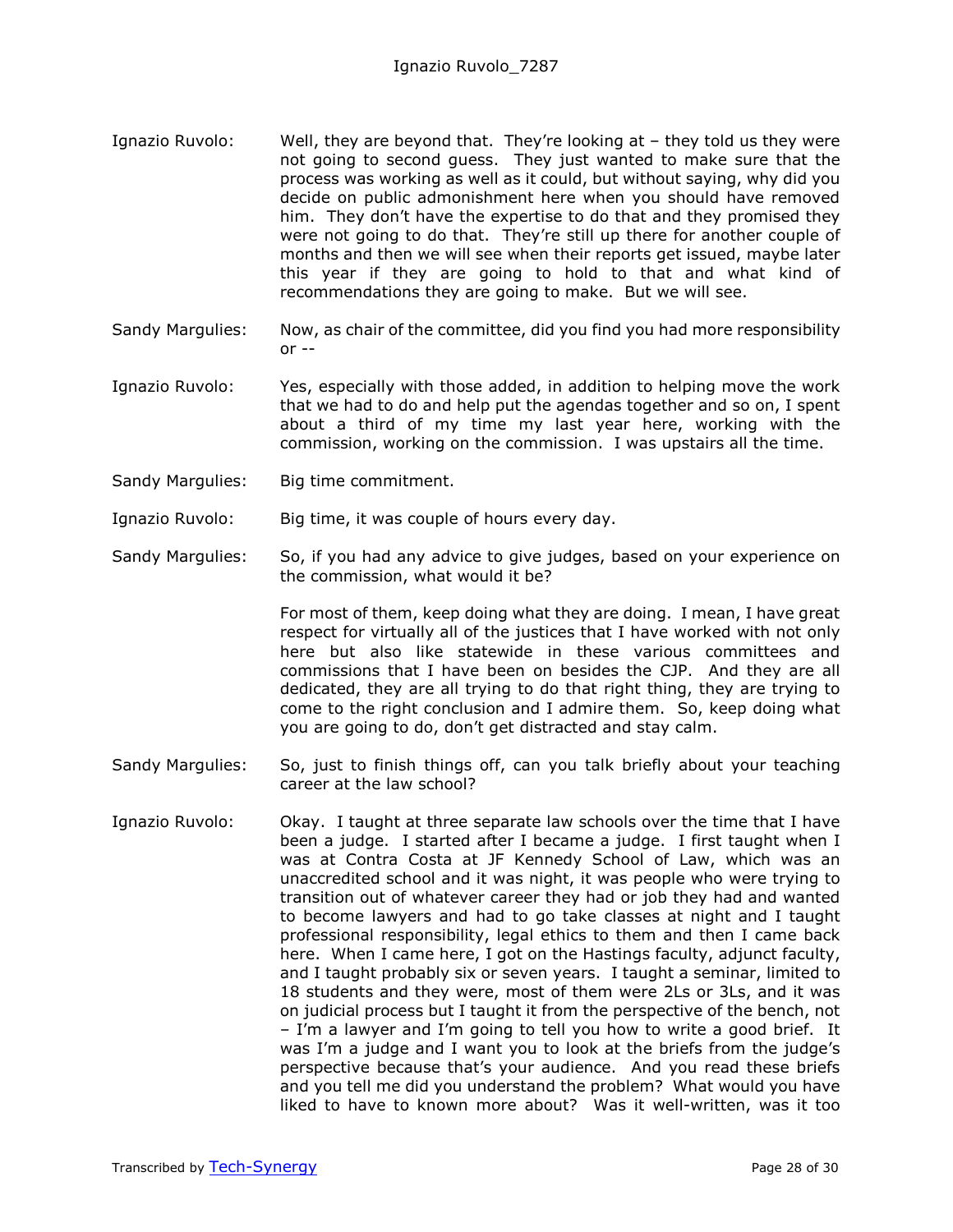snippy, was it a distraction and I tried to teach them from that perspective how to write briefs, how to make oral arguments, we came here, I had a one case that I have preserved on videotape that was our – the case that they used for their final and they wrote an opinion, that was their final. At first, the first year or so too, I tried to have them in panels of three. The problem with that is it was a race to the bottom and some of the students, if you had a law review person in that group, that law review person was going to do all the work because the other students were going push this on them.

- Sandy Margulies: That is a problem with group projects.
- Ignazio Ruvolo: I know, so I stopped that after a year or two and then everybody and I said okay, well, we're going to lose the collegial, the consensual judging part of this but it has to go. So, we stopped doing that and they wrote their own briefs. Then I also, I tried this the third month. So, I did that for about six to eight years and then at the end of my teaching, I taught at Golden Gate and I went back to teaching legal ethics.
- Sandy Margulies: So, in your years of teaching, did you see a change in law students, anything different about them based on from when you started to when you finished up?
- Ignazio Ruvolo: No, I mean they were, it was already, when I started teaching it was already a pretty diverse student population. So, there wasn't that much change or a lot of women in there, lot of minorities in school.
- Sandy Margulies: Any change in attitude or approach?
- Ignazio Ruvolo: No, it seemed to me that everybody was trying to do the best they could. The night students had the biggest challenge because --
- Sandy Margulies: They're working during the day.
- Ignazio Ruvolo: They're working during the day and they the entry requirements at JFK were lower than certainly Hastings and for Golden Gate as well. And so, the students weren't that academically oriented as the other schools were. So, it was harder for them to do well, but we had some good ones though.

Sandy Margulies: Pardon me?

- Ignazio Ruvolo: But we had some good ones at JFK. But I'm saying just broadly the student body.
- Sandy Margulies: Right. So, as my last question, I'd like to ask you what was your judicial philosophy and did it evolve or change over the years you were on the bench?
- Ignazio Ruvolo: Okay. No, it did not. My judicial philosophy has always been, do the right thing and I mean that both in terms of come to the right decision, the decision that I think is the right decision for and have it reasoned, a good reasoned decision and also to present myself in a way that honors